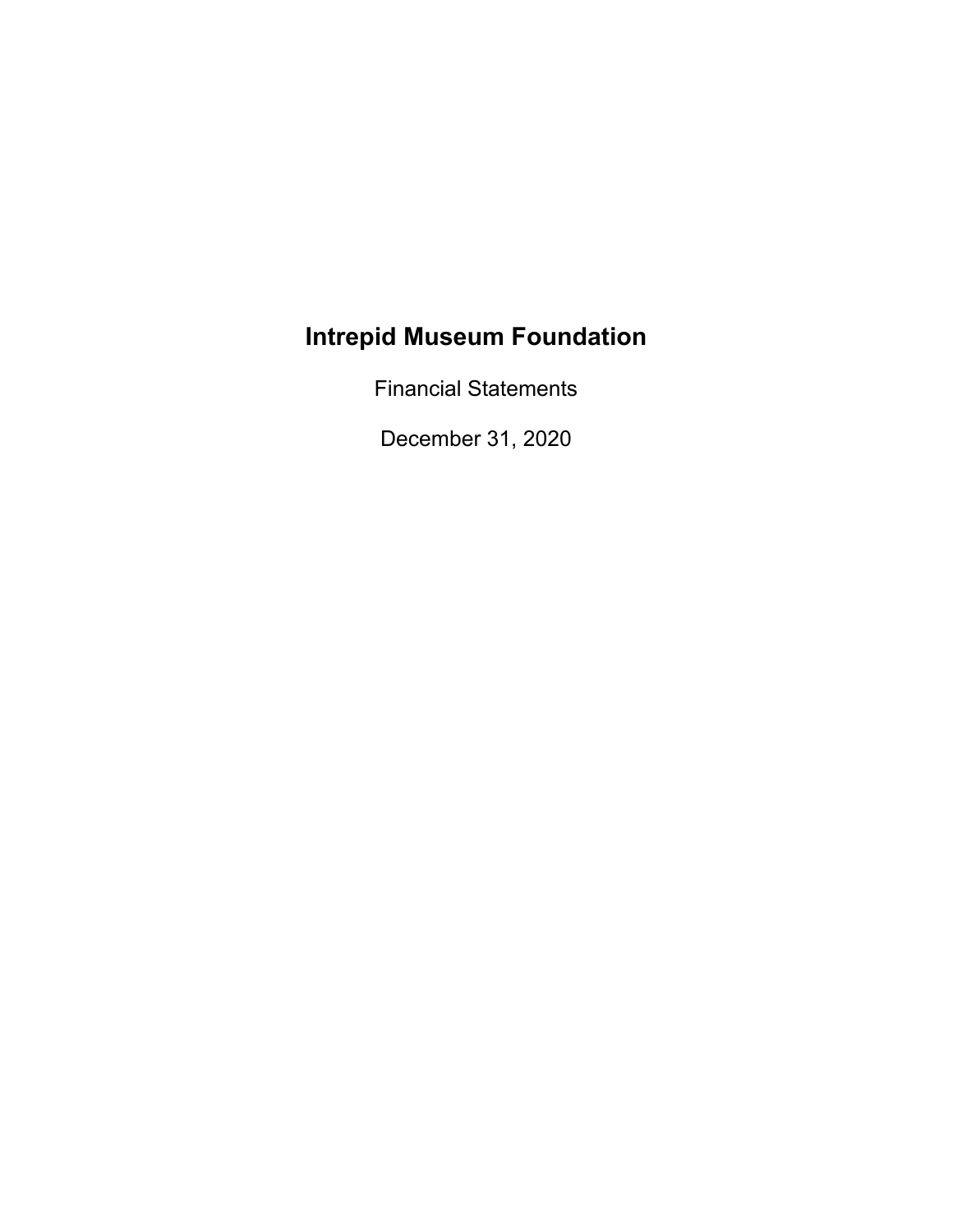

# **Independent Auditors' Report**

# **Board of Trustees Intrepid Museum Foundation**

We have audited the accompanying financial statements of Intrepid Museum Foundation (the "Museum"), which comprise the statement of financial position as of December 31, 2020, and the related statements of activities, functional expenses and cash flows for the year then ended, and the related notes to the financial statements.

#### *Management's Responsibility for the Financial Statements*

Management is responsible for the preparation and fair presentation of these financial statements in accordance with accounting principles generally accepted in the United States of America; this includes the design, implementation, and maintenance of internal control relevant to the preparation and fair presentation of financial statements that are free from material misstatement, whether due to fraud or error.

#### *Auditors' Responsibility*

Our responsibility is to express an opinion on these financial statements based on our audit. We conducted our audit in accordance with auditing standards generally accepted in the United States of America. Those standards require that we plan and perform the audit to obtain reasonable assurance about whether the financial statements are free from material misstatement.

An audit involves performing procedures to obtain audit evidence about the amounts and disclosures in the financial statements. The procedures selected depend on the auditors' judgment, including the assessment of the risks of material misstatement of the financial statements, whether due to fraud or error. In making those risk assessments, the auditor considers internal control relevant to the entity's preparation and fair presentation of the financial statements in order to design audit procedures that are appropriate in the circumstances, but not for the purpose of expressing an opinion on the effectiveness of the entity's internal control. Accordingly, we express no such opinion. An audit also includes evaluating the appropriateness of accounting policies used and the reasonableness of significant accounting estimates made by management, as well as evaluating the overall presentation of the financial statements.

We believe that the audit evidence we have obtained is sufficient and appropriate to provide a basis for our audit opinion.

#### *Opinion*

In our opinion, the financial statements referred to above present fairly, in all material respects, the financial position of Intrepid Museum Foundation as of December 31, 2020, and the changes in its net assets and its cash flows for the year then ended in accordance with accounting principles generally accepted in the United States of America.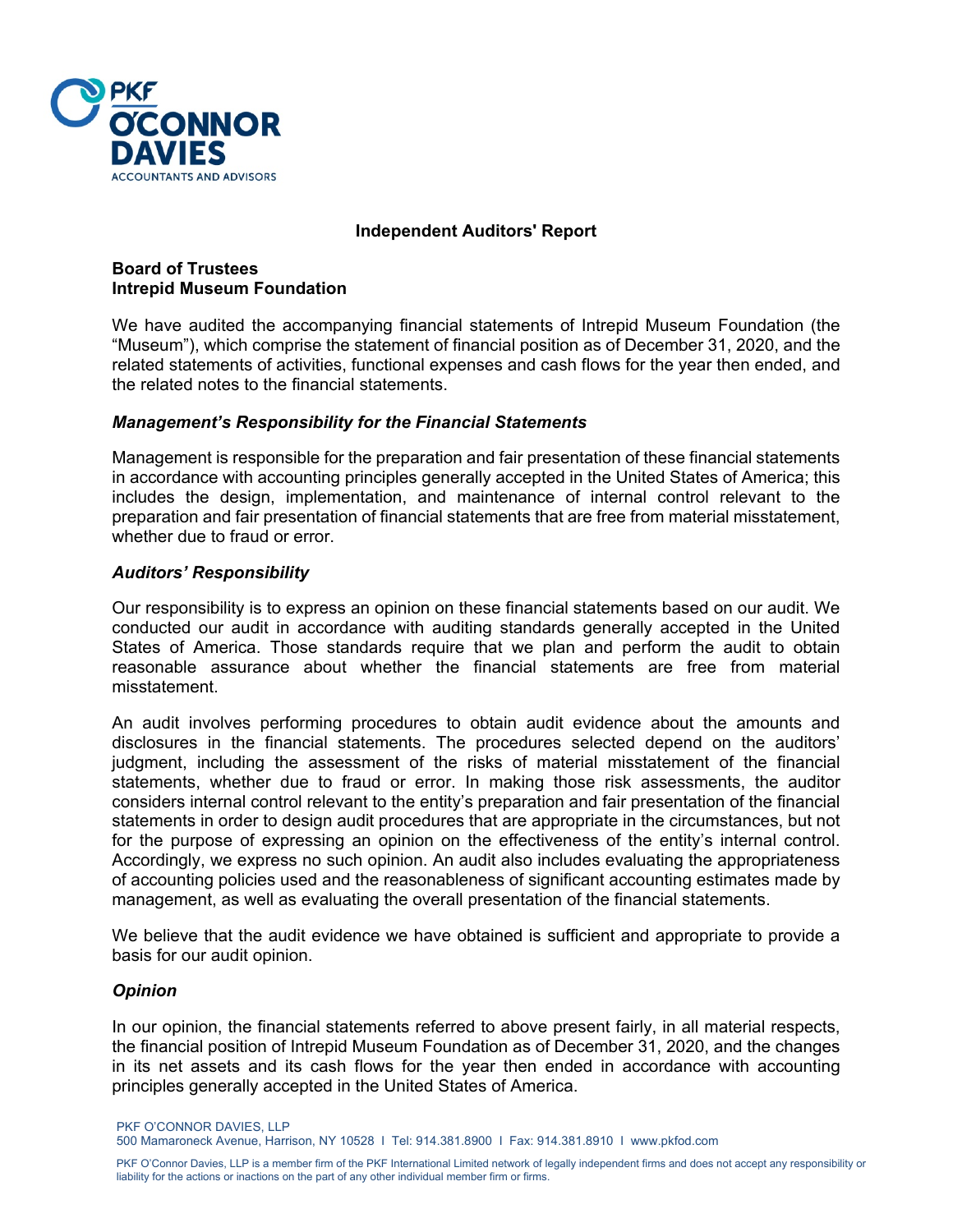**Board of Trustees Intrepid Museum Foundation**  Page 2

# *Report on Summarized Comparative Information*

We have previously audited the Museum's 2019 financial statements, and we expressed an unmodified audit opinion on those audited financial statements in our report dated April 23, 2020. In our opinion, the summarized comparative information presented herein as of and for the year ended December 31, 2019 is consistent, in all material respects, with the audited financial statements from which it has been derived.

PKF O'Connor Davies, LLP

April 22, 2021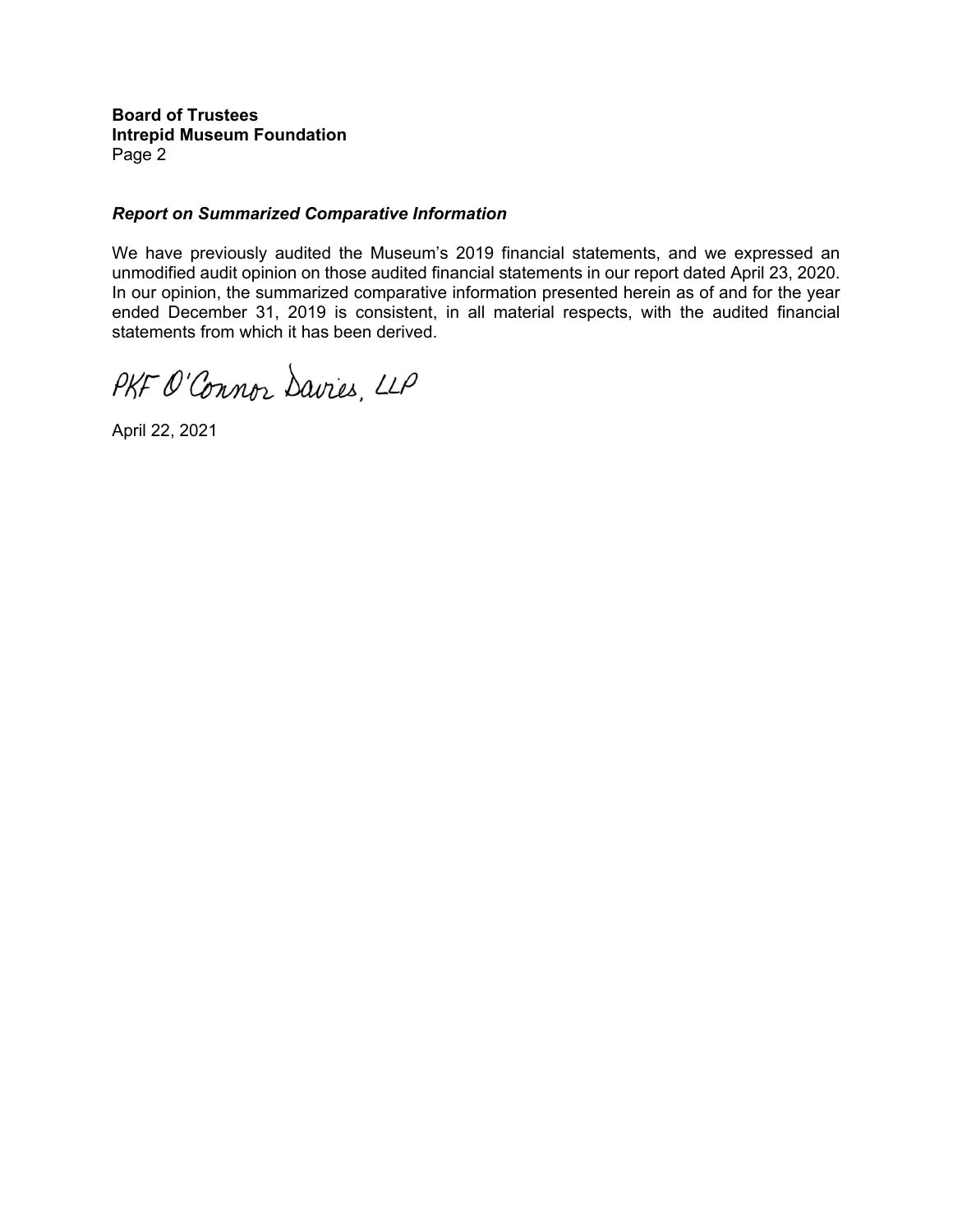# Statement of Financial Position December 31, 2020 (with comparative amounts at December 31, 2019)

|                                                   | 2020                | 2019                 |
|---------------------------------------------------|---------------------|----------------------|
| <b>ASSETS</b>                                     |                     |                      |
| Cash                                              | 13,709,051<br>\$    | 14,102,197<br>\$     |
| Pledges receivable, net                           | 871,660             | 662,000              |
| Grants receivable                                 | 449,430             | 188,830              |
| Other receivables                                 | 783,003             | 2,249,161            |
| Prepaid expenses and other assets                 | 435,246             | 386,377              |
| Investments                                       | 34,141,867          | 31,564,672           |
| Fixed assets, net                                 | 44,296,233          | 47,636,433           |
|                                                   | 94,686,490<br>\$    | 96,789,670<br>\$     |
| <b>LIABILITIES AND NET ASSETS</b>                 |                     |                      |
| Liabilities                                       |                     |                      |
| Accounts payable and accrued liabilities          | \$<br>1,606,012     | \$<br>2,926,512      |
| Deferred revenue                                  | 2,638,128           | 3,196,312            |
| Advances payable                                  | 10,742              |                      |
| Capital lease obligation<br>Due to federal agency | 23,244<br>5,109,017 | 251,840<br>5,068,256 |
| Loans payable                                     | 9,287,450           | 5,956,250            |
| Notes payable                                     | 13,000,000          | 3,725,000            |
| <b>Total Liabilities</b>                          | 31,674,593          | 21,124,170           |
| <b>Net Assets</b>                                 |                     |                      |
| Without donor restrictions                        | 27,694,890          | 42,972,090           |
| <b>With Donor Restrictions</b>                    |                     |                      |
| Time restricted for future periods                | 12,371,860          | 9,569,426            |
| Purpose restrictions                              | 524,760             | 710,464              |
| <b>Endowment funds</b>                            | 22,420,387          | 22,413,520           |
| <b>Total Net Assets</b>                           | 63,011,897          | 75,665,500           |
|                                                   | 94,686,490<br>\$    | 96,789,670<br>\$     |

See notes to financial statements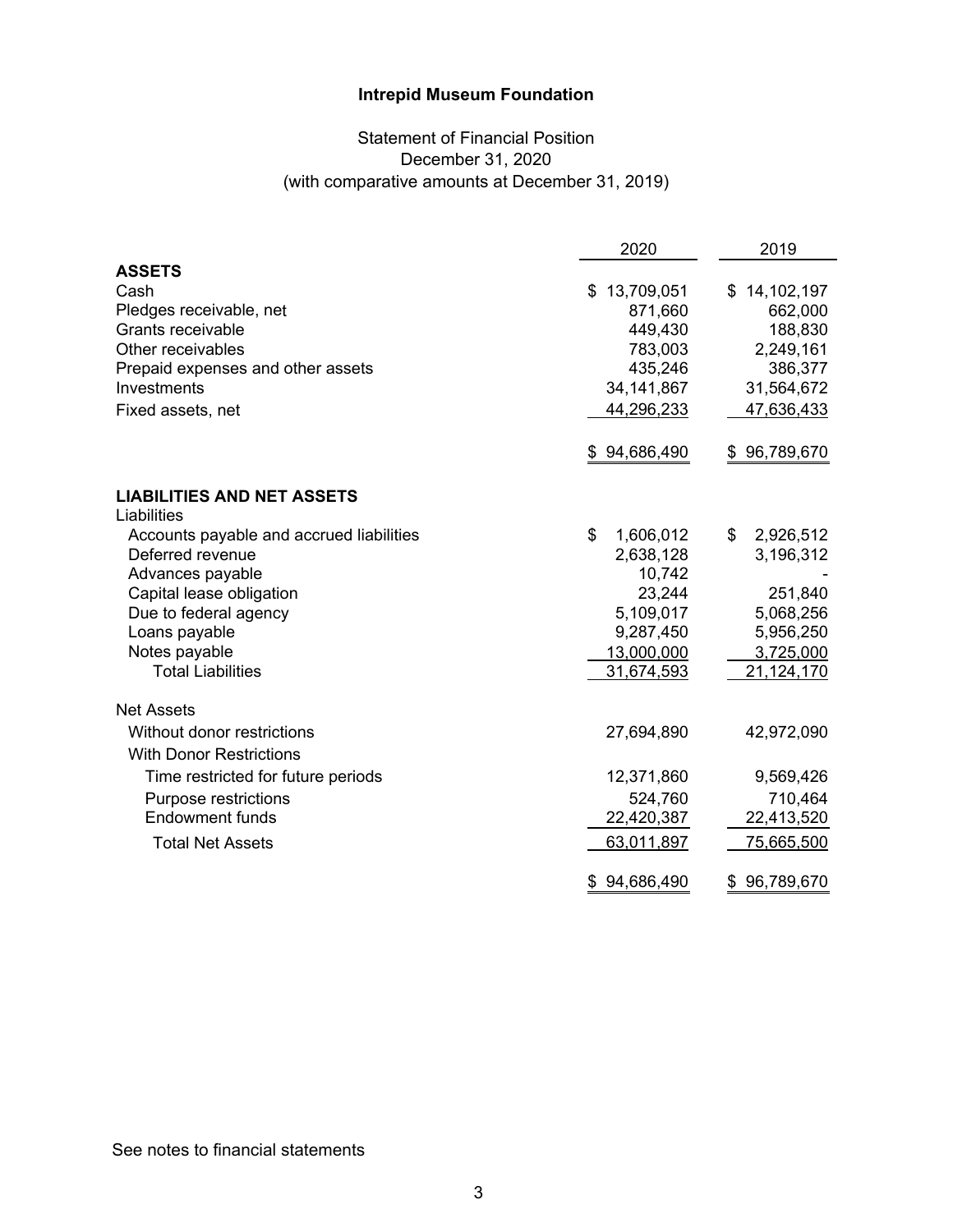# Statement of Activities For the Year Ended December 31, 2020 (with summarized totals for the year ended December 31, 2019)

|                                                              |                        |                        | <b>With Donor Restrictions</b> |                 |               |
|--------------------------------------------------------------|------------------------|------------------------|--------------------------------|-----------------|---------------|
|                                                              | <b>Without Donor</b>   | Program                | Endowment                      | 2020            | 2019          |
|                                                              | Restrictions           | Restrictions           | Funds                          | Total           | Total         |
| <b>OPERATING SUPPORT AND REVENUE</b>                         |                        |                        |                                |                 |               |
| Admissions and membership                                    | \$<br>3,235,773        | \$                     | \$                             | 3,235,773<br>\$ | \$19,452,860  |
| Contributions (inclusive of contributions in-kind            |                        |                        |                                |                 |               |
| of \$716,831 and \$723,746)                                  | 1,998,377              | 3,000                  |                                | 2,001,377       | 1,927,896     |
| Sponsorship income                                           | 289,960                |                        |                                | 289,960         | 626,751       |
| Special event revenue, (net of costs with direct             |                        |                        |                                |                 |               |
| benefit to donors of \$0 and \$134,250)                      | 382,048                |                        |                                | 382,048         | 1,684,742     |
| Grant income                                                 | 739,923                | 362,395                |                                | 1,102,318       | 1,364,347     |
| Rental income, net of discounts                              | 46,007                 |                        |                                | 46.007          | 2,786,875     |
| Auxiliary activities                                         | 751,835                |                        |                                | 751,835         | 4,127,226     |
| Investment return designated for operations                  |                        | 862,982                |                                | 862,982         | 807,429       |
| Spend rate allocation                                        | 862,982                | (862, 982)             |                                |                 |               |
| Net assets released from restrictions                        | 551,099                | (551,099)              |                                |                 |               |
| <b>Total Operating Support and Revenue</b>                   | 8,858,004              | (185, 704)             | $\blacksquare$                 | 8,672,300       | 32,778,126    |
|                                                              |                        |                        |                                |                 |               |
| <b>OPERATING EXPENSES</b>                                    |                        |                        |                                |                 |               |
| <b>Program Expenses</b>                                      |                        |                        |                                |                 |               |
| Education                                                    | 3,872,508              |                        |                                | 3,872,508       | 5,599,817     |
| Exhibits and museum services                                 | 13,124,051             |                        |                                | 13,124,051      | 17,831,078    |
| Intrepid Fallen Heroes and Relief Funds                      | 93,136                 |                        |                                | 93,136          | 103,298       |
| Other program costs                                          | 922,667                |                        |                                | 922,667         | 1,935,890     |
| <b>Total Program Expenses</b>                                | 18,012,362             |                        | $\blacksquare$                 | 18,012,362      | 25,470,083    |
| <b>Supporting Expenses</b>                                   |                        |                        |                                |                 |               |
| Management and general                                       | 2,165,740              |                        |                                | 2,165,740       | 2,685,855     |
| Fundraising                                                  | 978,276                |                        |                                | 978,276         | 1,723,898     |
| <b>Total Supporting Services</b>                             | 3,144,016              |                        |                                | 3,144,016       | 4,409,753     |
|                                                              |                        |                        | $\overline{\phantom{a}}$       |                 |               |
| <b>Total Operating Expenses</b>                              | 21,156,378             |                        |                                | 21,156,378      | 29,879,836    |
| Excess (Deficit) of Operating Support and                    |                        |                        |                                |                 |               |
| <b>Revenue Over Operating Expenses</b>                       | (12, 298, 374)         | (185, 704)             |                                | (12, 484, 078)  | 2,898,290     |
| <b>NONOPERATING ACTIVITIES</b>                               |                        |                        |                                |                 |               |
| Depreciation and amortization                                | (3,880,825)            |                        |                                | (3,880,825)     | (4, 274, 358) |
| Contributions and capital grants                             | 581,686                |                        | 6,867                          | 588.553         | 20,000        |
| Insurance proceeds from casualty loss                        | 329,592                |                        |                                | 329,592         |               |
| Surplus (deficit) of investment return in                    |                        |                        |                                |                 |               |
|                                                              |                        |                        |                                | 2,793,155       | 4,083,007     |
| excess of spend rate<br><b>Total Nonoperating Activities</b> | (9,279)<br>(2,978,826) | 2,802,434<br>2,802,434 | 6,867                          | (169, 525)      | (171, 351)    |
|                                                              |                        |                        |                                |                 |               |
| Change in Net Assets                                         | (15, 277, 200)         | 2,616,730              | 6,867                          | (12,653,603)    | 2,726,939     |
| <b>NET ASSETS</b>                                            |                        |                        |                                |                 |               |
| Beginning of year                                            | 42,972,090             | 10,279,890             | 22,413,520                     | 75,665,500      | 72,938,561    |
|                                                              |                        |                        |                                |                 |               |
| End of year                                                  | \$27,694,890           | \$12,896,620           | \$22,420,387                   | \$63,011,897    | \$75,665,500  |
|                                                              |                        |                        |                                |                 |               |

See notes to financial statements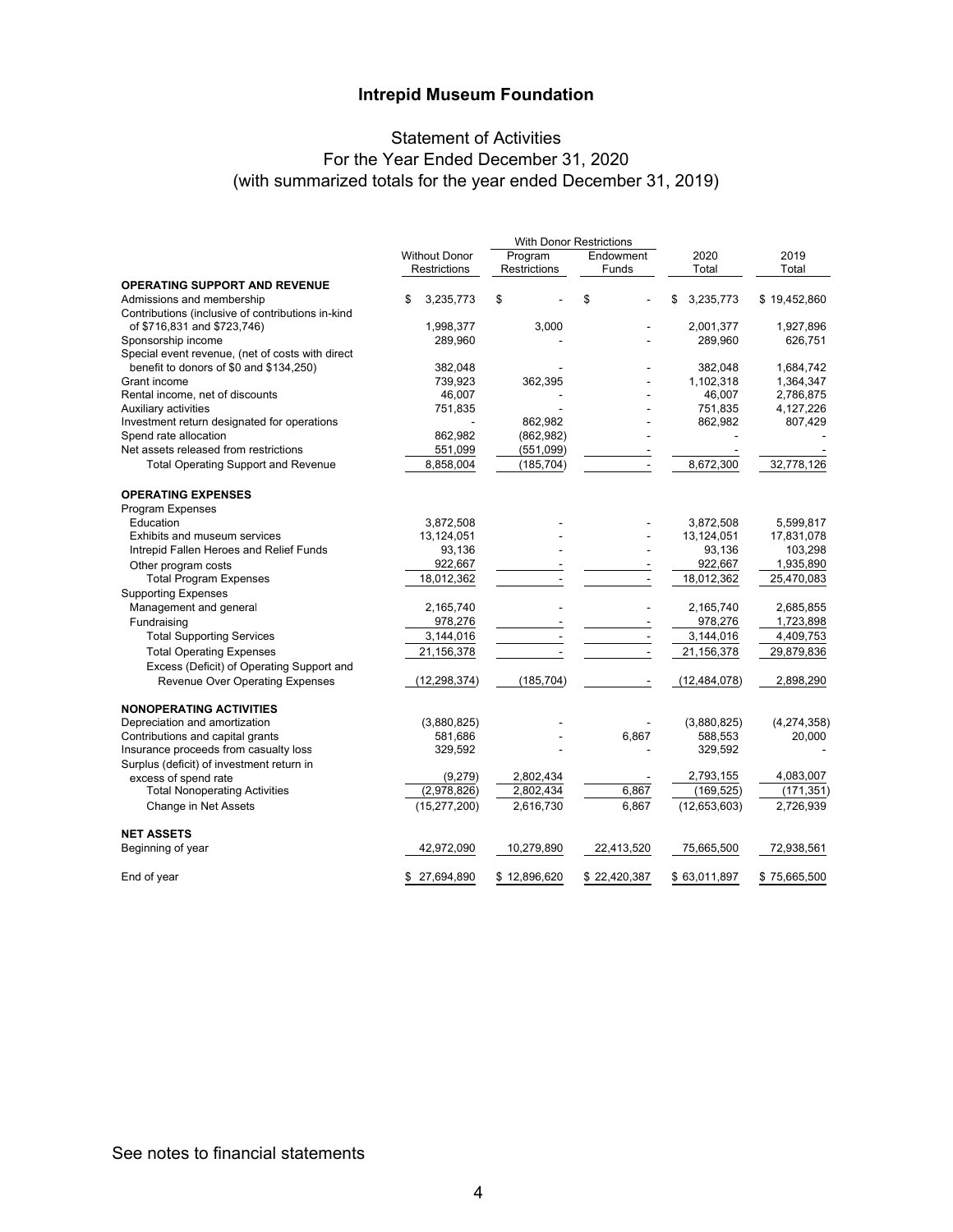# Statement of Functional Expenses For the Year Ended December 31, 2020 (with summarized totals for the year ended December 31, 2019)

|                                                                              |                  |                                           | Program Services                                        |                           |                              |                              |               |               |               |
|------------------------------------------------------------------------------|------------------|-------------------------------------------|---------------------------------------------------------|---------------------------|------------------------------|------------------------------|---------------|---------------|---------------|
|                                                                              | Education        | <b>Exhibits</b><br>and Museum<br>Services | Intrepid<br>Fallen<br>Heroes and<br><b>Relief Funds</b> | Other<br>Program<br>Costs | Total<br>Program<br>Services | Management<br>and<br>General | Fundraising   | 2020<br>Total | 2019<br>Total |
| Salaries, wages and other employment costs                                   | 3,065,104<br>\$. | \$9,439,363                               | 9,397<br>\$                                             | 706,507                   | \$13,220,371                 | 1,493,602<br>\$              | 833,078<br>\$ | \$15,547,051  | \$20,812,821  |
| Rent                                                                         | 68,237           | 310,048                                   | 2,033                                                   |                           | 380,318                      | 79,649                       | 2,033         | 462.000       | 462,000       |
| Repairs and maintenance                                                      | 20,363           | 320,102                                   | 34,269                                                  | 602                       | 375,336                      | 23,768                       | 606           | 399,710       | 835,585       |
| Utilities and telephone                                                      | 24,599           | 670,959                                   |                                                         | 3,983                     | 699,541                      | 38,818                       | 15,558        | 753,917       | 1,017,004     |
| Property and casualty insurance                                              | 112,245          | 509,912                                   | 24,583                                                  |                           | 646,740                      | 131,015                      | 3,344         | 781,099       | 833,828       |
| Contract services and equipment rentals                                      | 9,081            | 273,080                                   |                                                         | 3,127                     | 285,288                      | 13,877                       | 4,253         | 303,418       | 373,525       |
| Office expense and supplies                                                  | 54,246           | 220,790                                   | 6,558                                                   | 8,609                     | 290,203                      | 110,709                      | 26,960        | 427,872       | 461,876       |
| Event and program expenses                                                   | 180,587          | 141,379                                   | 18                                                      | 77,144                    | 399,128                      | 4,084                        | 2,100         | 405,312       | 1,427,951     |
| Advertising and marketing expenses                                           | 33,733           | 203,117                                   |                                                         | 100,888                   | 337,738                      | 3,665                        | 17,539        | 358,942       | 1,458,794     |
| Professional and consulting fees                                             | 149,490          | 405,553                                   | 1.699                                                   | 11,771                    | 568,513                      | 170,377                      | 63,544        | 802,434       | 961,592       |
| Interest expense                                                             | 58,597           | 266,205                                   | 11,537                                                  |                           | 336,339                      | 68,397                       | 1,746         | 406,482       | 330,454       |
| Other operating expenses                                                     | 96,226           | 363,543                                   | 3,042                                                   | 10,036                    | 472,847                      | 27,779                       | 7,515         | 508,141       | 1,038,656     |
| <b>Total Expenses Before Depreciation</b><br>and Amortization                | 3,872,508        | 13,124,051                                | 93,136                                                  | 922,667                   | 18,012,362                   | 2,165,740                    | 978,276       | 21,156,378    | 30,014,086    |
| Costs with direct benefits to donors                                         |                  |                                           |                                                         |                           |                              |                              |               |               | (134, 250)    |
| <b>Total Expenses Reported by Function</b><br>on the Statement of Activities | 3,872,508        | 13,124,051                                | 93,136                                                  | 922,667                   | 18,012,362                   | 2,165,740                    | 978,276       | 21,156,378    | 29,879,836    |
| Depreciation and amortization                                                | 570,653          | 2,609,858                                 | 17,230                                                  |                           | 3,197,741                    | 666,084                      | 17,000        | 3,880,825     | 4,274,358     |
| <b>Total Expenses</b>                                                        | 4,443,161<br>\$. | \$15,733,909                              | \$110,366                                               | 922,667<br>\$             | \$21,210,103                 | 2,831,824<br>\$              | 995,276<br>\$ | \$25,037,203  | \$34,154,194  |
| Total Expenses - 2019                                                        | 6,228,595        | \$20,706,768                              | \$120,528                                               | \$1,935,890               | \$28,991,781                 | 3,419,784<br>S.              | \$1,742,629   | \$34,154,194  |               |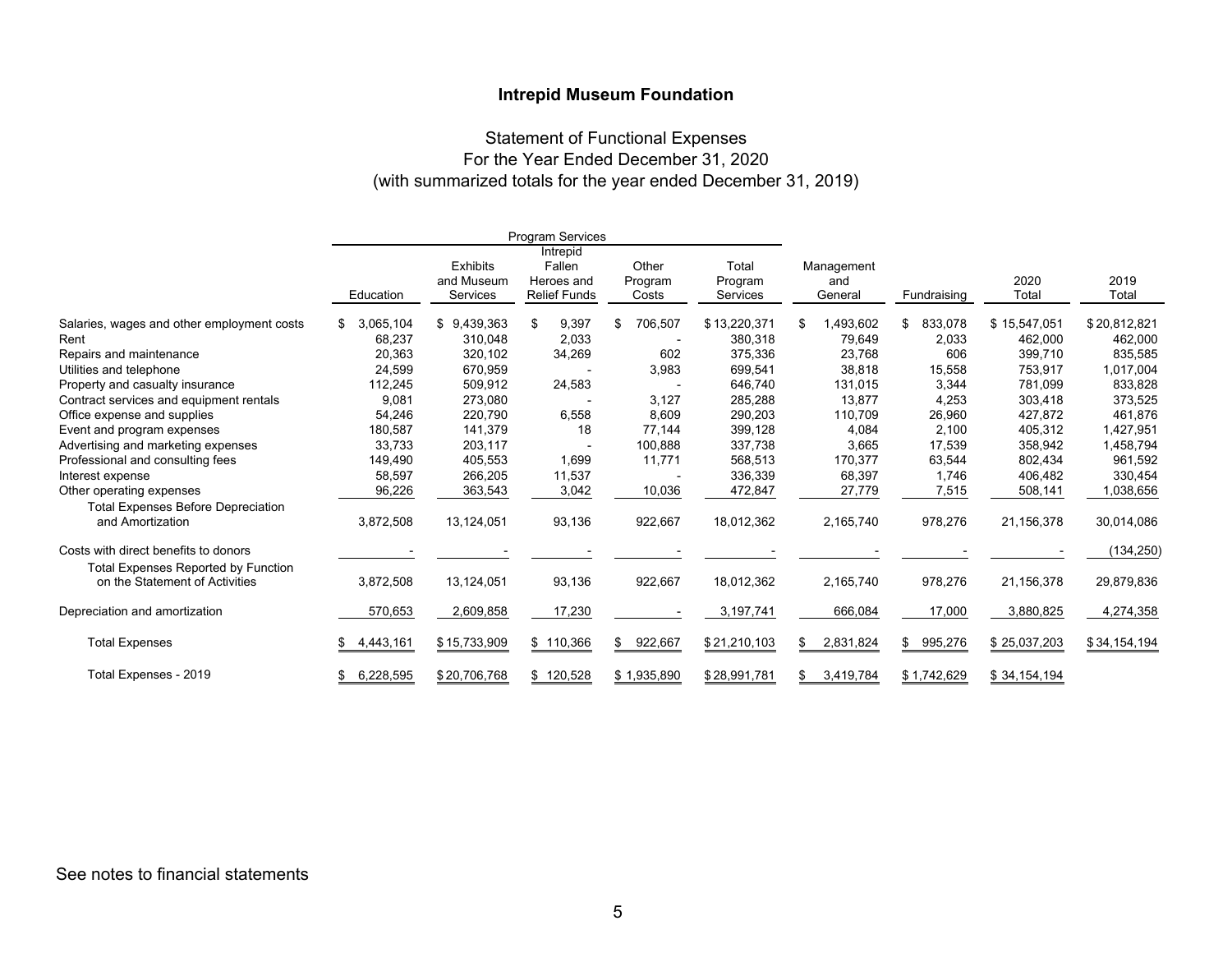# Statement of Cash Flows

For the Year Ended December 31, 2020

(with comparative amounts for the year ended December 31, 2019)

|                                                  | 2020            | 2019            |
|--------------------------------------------------|-----------------|-----------------|
| <b>CASH FLOWS FROM OPERATING ACTIVITIES</b>      |                 |                 |
| <b>Change in Net Assets</b>                      | \$ (12,653,603) | 2,726,939<br>\$ |
| Adjustments to reconcile change in net assets to |                 |                 |
| net cash from operating activities               |                 |                 |
| Depreciation and amortization                    | 3,880,825       | 4,274,358       |
| Net unrealized gain on investments               | (2,758,595)     | (4,260,174)     |
| Net realized gain on sale of investments         | (463, 794)      | (150, 213)      |
| Amortization of contract buyout                  | (203, 328)      | (203, 328)      |
| Amortization of discount on pledges receivable   | (6, 867)        |                 |
| Change in Operating Assets and Liabilities       |                 |                 |
| Pledges receivable                               | (202, 793)      | 766,745         |
| Grants receivable                                | (260, 600)      | 168,374         |
| Other receivables                                | 1,466,158       | (265, 513)      |
| Prepaid expenses and other assets                | (48, 869)       | (197, 083)      |
| Accounts payable and accrued liabilities         | (1,320,500)     | (428, 798)      |
| Advances payable                                 | 10,742          |                 |
| Due to federal agency                            | 40,761          | 133,259         |
| Deferred revenue                                 | (354, 856)      | 363,654         |
| Net Cash from Operating Activities               | (12,875,319)    | 2,928,220       |
|                                                  |                 |                 |
| <b>CASH FLOWS FROM INVESTING ACTIVITIES</b>      |                 |                 |
| Proceeds from sale of investments                | 8,675,222       | 16,629,010      |
| Purchases of investments                         | (8,030,028)     | (17, 073, 353)  |
| Acquisition of fixed assets                      | (540, 625)      | (1,034,422)     |
| Net Cash from Investing Activities               | 104,569         | (1, 478, 765)   |
|                                                  |                 |                 |
| <b>CASH FLOWS FROM FINANCING ACTIVITIES</b>      |                 |                 |
| Proceeds from notes payable                      | 9,275,000       |                 |
| Proceeds from loans payable                      | 3,528,700       |                 |
| Repayments on loans payable                      | (197, 500)      | (183, 750)      |
| Payments on capital lease obligation             | (228, 596)      | (262, 887)      |
| Net Cash from Financing Activities               | 12,377,604      | (446,637)       |
| Net Change in Cash                               | (393, 146)      | 1,002,818       |
|                                                  |                 |                 |
| <b>CASH</b>                                      |                 |                 |
| Beginning of year                                | 14,102,197      | 13,099,379      |
|                                                  |                 |                 |
| End of year                                      | \$13,709,051    | \$14,102,197    |
|                                                  |                 |                 |
| SUPPLEMENTAL CASH FLOW INFORMATION               |                 |                 |
| Cash paid during the year for                    |                 |                 |
| Interest                                         | \$<br>318,144   | \$<br>334,442   |
|                                                  |                 |                 |

See notes to financial statements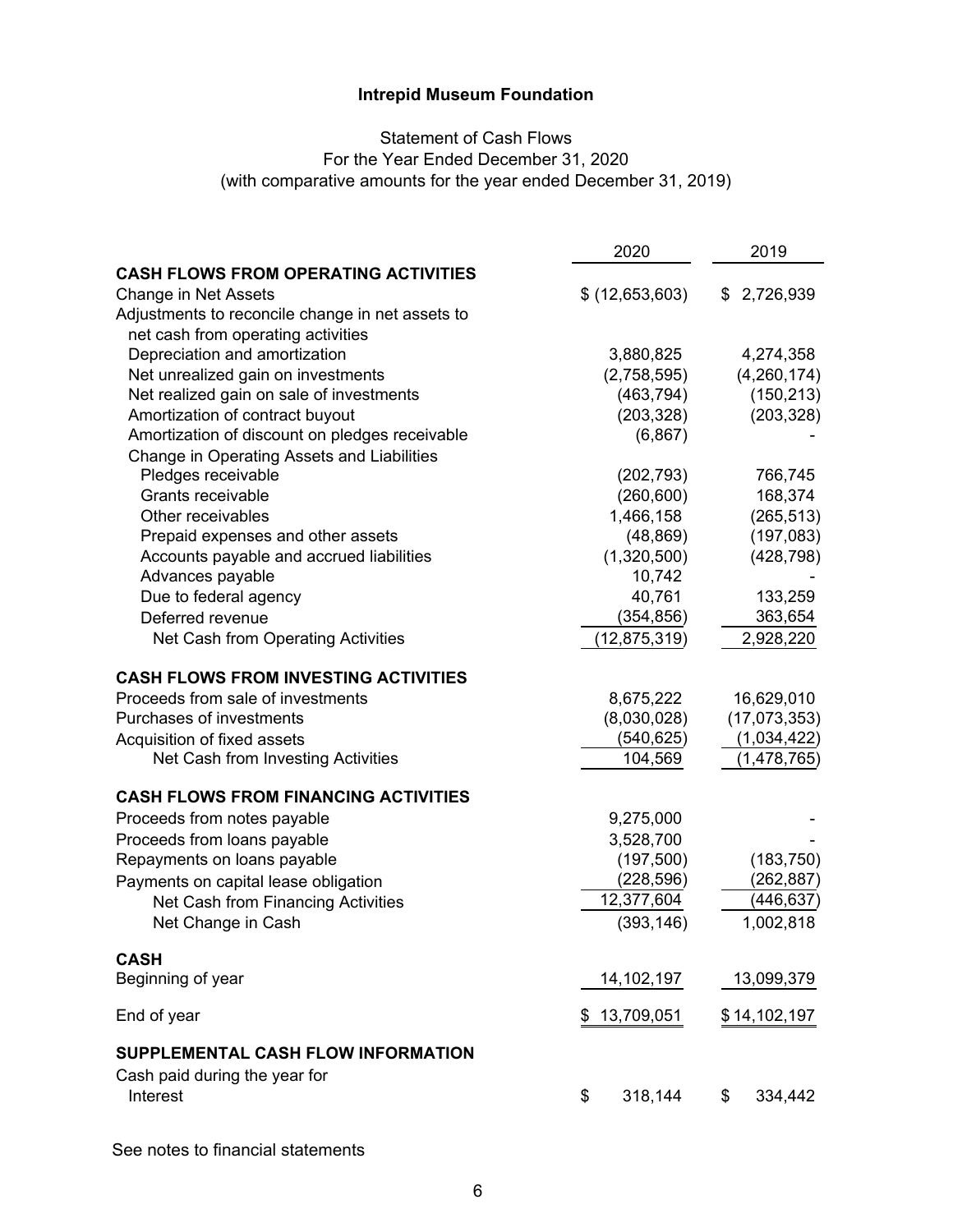# **1. Organization and Tax Status**

Intrepid Museum Foundation is a not-for-profit education corporation organized under the laws of the State of New York and chartered by the Board of Regents of the University of the State of New York. It operates the Intrepid Sea, Air & Space Museum (referred to herein as the "Museum"), located primarily aboard the aircraft carrier, the former *USS Intrepid*, in New York City at Pier 86 in Hudson River Park. The Museum opened to the public on August 3, 1982.

The Museum seeks to promote the awareness and understanding of history, science and service through its collections, exhibitions and programming in order to honor our heroes, educate the public and inspire our youth.

The Museum also provides program support and administrative services to the Intrepid Fallen Heroes Fund (the "Fund"). The Fund performs services that were previously rendered and administered by the Museum. In 2003 the Fund was incorporated as a separate entity and the Museum transferred the responsibility to provide those services to the Fund without consideration.

Similarly, the Museum provides program support and administrative services to the Intrepid Relief Fund, a separately incorporated entity.

The Museum has been determined by the Internal Revenue Service to be a charitable organization exempt from federal income taxes under Section  $501(c)(3)$  of the Internal Revenue Code ("IRC"). On November 1, 1983, the Museum was classified as a publicly supported organization and not as a private foundation under Section 509(a)(2) of the IRC, and qualifies for the maximum charitable contribution deduction by donors.

#### **2. Summary of Significant Accounting Policies**

#### *Basis of Presentation*

The accompanying financial statements have been prepared in accordance with accounting principles generally accepted in the United States of America (U.S. GAAP).

#### *Net Asset Presentation*

The financial statements of the Museum report amounts separately by class of net assets based on the presence or absence of donor restrictions with the following net asset classifications:

#### *Net Assets Without Donor Restrictions*

Net assets that are not subject to donor-imposed restrictions and may be expended for any purpose in performing the primary objectives of the Museum, its programs or supporting activities. These net assets may be used at the discretion of the Museum's management and Board of Trustees (the "Board").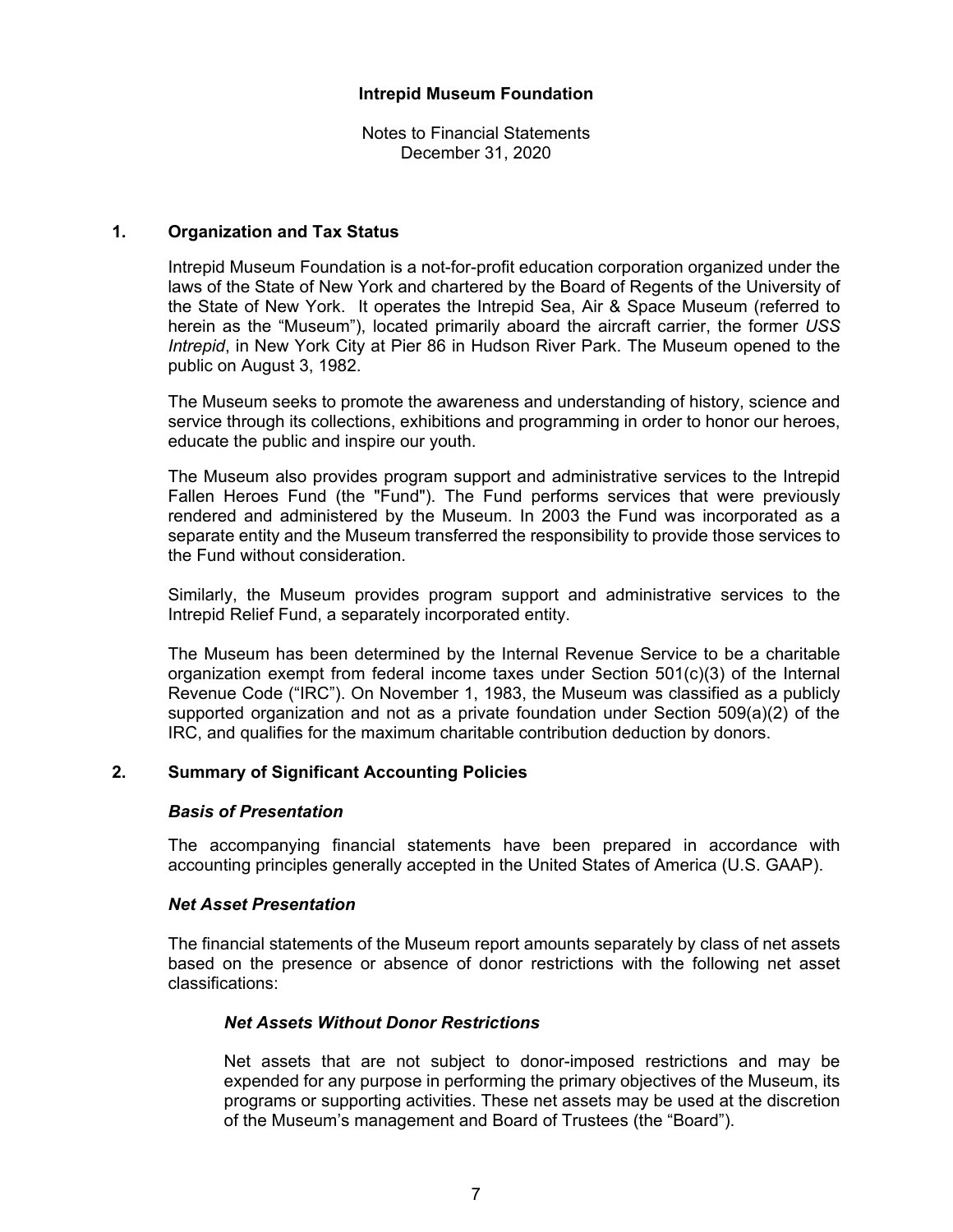Notes to Financial Statements December 31, 2020

# **2. Summary of Significant Accounting Policies** *(continued)*

#### *Net Asset Presentation (continued)*

#### *Net Assets With Donor Restrictions*

Net assets subject to stipulations imposed by donors and grantors that limit their use either through purpose or time restrictions. Some donor restrictions are temporary in nature, which will be met by actions of the Museum or by passage of time. These amounts are restricted primarily for education and public programs, exhibitions and certain aircraft maintenance.

Other donor restrictions are perpetual in nature, whereby the donor has stipulated the Museum maintains the assets in perpetuity, but permits the Museum to use or expend part or all of the income derived from the donated assets for either specified or unspecified purposes. The principal amounts of these assets are permanently restricted as an endowment fund.

Donor restricted contributions are reported as increases in net assets with donor restrictions. When a donor restriction expires, that is, when a stipulated time restriction ends or purpose restriction is accomplished, net assets are reclassified from net assets with donor restrictions to net assets without donor restrictions in the statement of activities.

#### *Use of Estimates*

The preparation of financial statements in conformity with U.S. GAAP requires management to make estimates and assumptions that affect the reported amounts of assets and liabilities and disclosure of contingencies, if any, at the date of the financial statements, and the reported amounts of support and revenue and expenses during the reporting period. Actual results could differ from those estimates.

#### *Measure of Operations*

The Museum includes in its measure of operations all revenue and expenses that are integral to its programs and supporting activities, net assets released from donor restrictions to support operations, and other funds to support current operating activities. The measure of operations excludes depreciation and amortization, grants and contributions restricted for capital expenditures or endowments, gains (losses) on sales of fixed assets, and investment returns on assets in excess of the investment spend rate.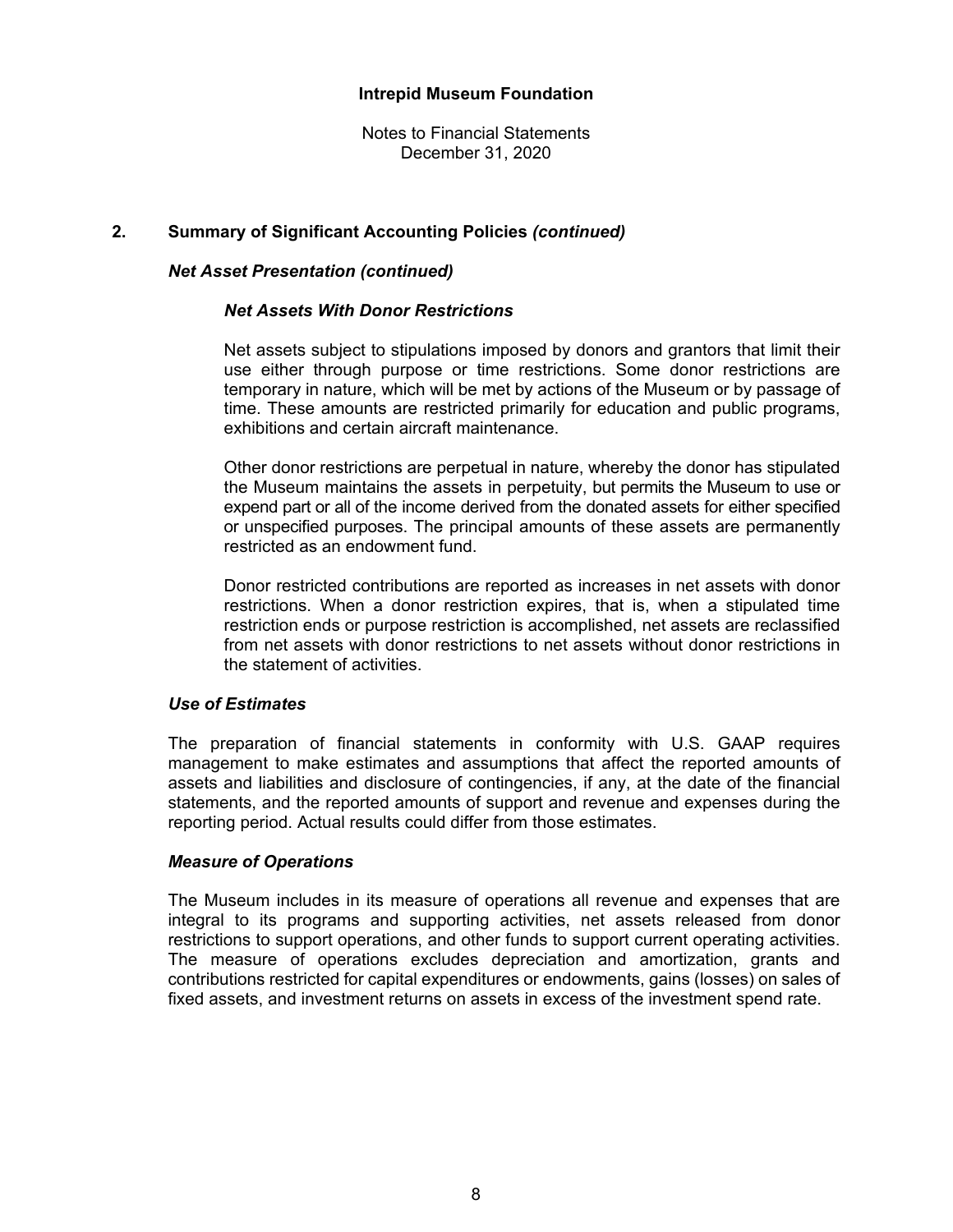Notes to Financial Statements December 31, 2020

# **2. Summary of Significant Accounting Policies** *(continued)*

#### *Pledges, Grants and Other Receivables*

Pledges and non-government grants receivables are recorded and discounted if due over more than one year using risk-adjusted interest rates applicable in the year in which the pledge or grant was received. Amortization of the discount is included in contribution revenue. Government grant receivables are recorded when the Museum meets the conditions for revenue recognition, mainly as it incurs reimbursable program expenditures. Other accounts receivables represent amounts due from exchange transactions when services are rendered.

An estimated allowance for doubtful accounts is provided when necessary based on management's assessment of collectability.

#### *Fair Value Measurements*

The Museum follows U.S. GAAP guidance on *Fair Value Measurements* which defines fair value and establishes a fair value hierarchy organized into three levels based upon the input assumptions used in pricing assets.

- Level 1 inputs have the highest reliability and are related to assets with unadjusted quoted prices in active markets.
- Level 2 inputs relate to assets with other than quoted prices in active markets which may include quoted prices for similar assets or liabilities or other inputs which can be corroborated by observable market data.
- Level 3 inputs are unobservable inputs and are used to the extent that observable inputs do not exist.

#### *Investments Valuation and Income Recognition*

Investments are recorded at cost, if purchased, or at fair value, if donated. Thereafter, investments are reported at their fair values in the statement of financial position, and changes in fair value are reported as investment return in the statement of activities.

Purchases and sales of securities are recorded on a trade-date basis. Gains and losses on sales of securities are recorded in the statement of activities in the period in which the securities are sold. Interest income is recorded on the accrual basis and dividends are recorded on the ex-dividend date. Realized and unrealized gains and losses are included in the determination of the change in net assets.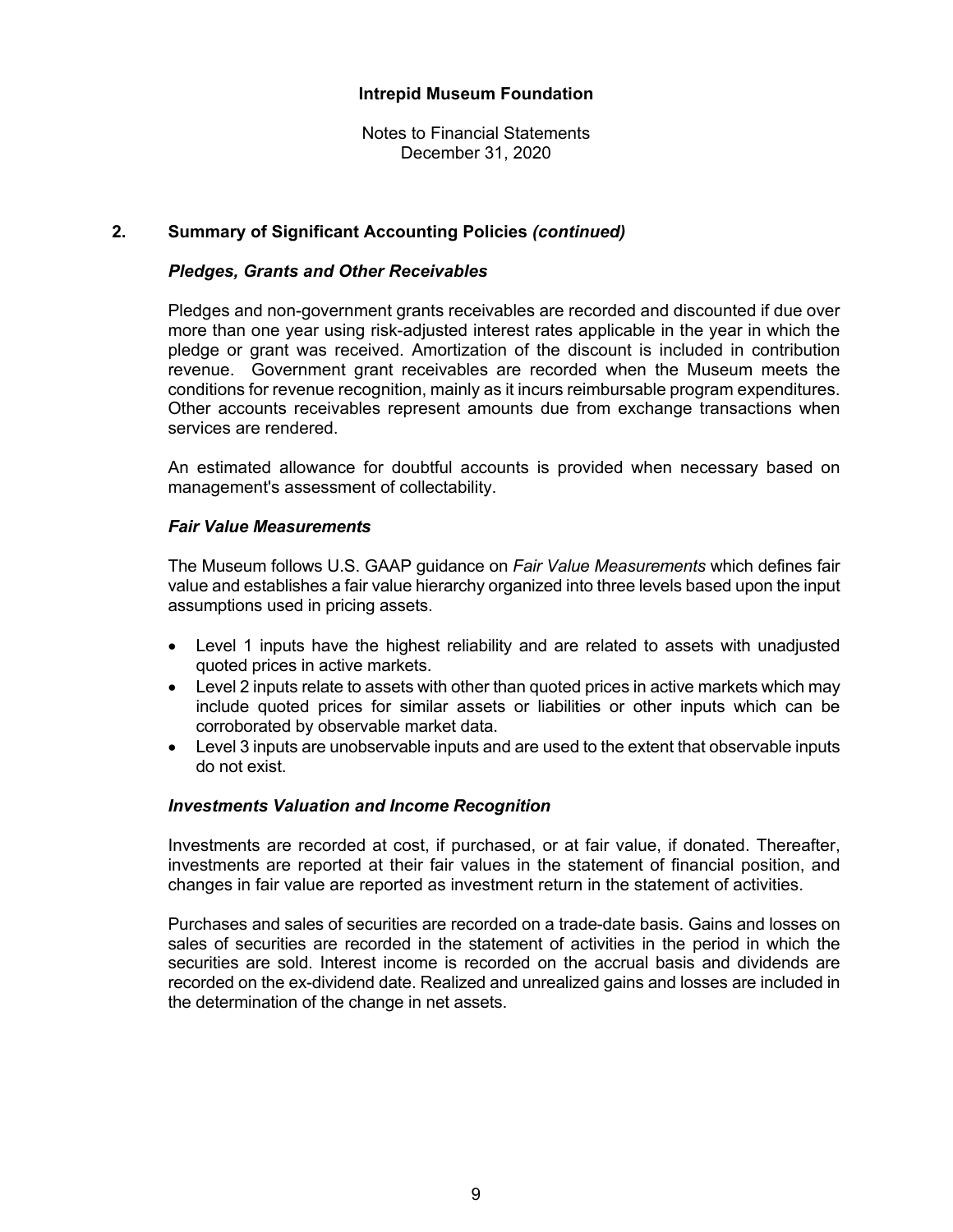Notes to Financial Statements December 31, 2020

# **2. Summary of Significant Accounting Policies** *(continued)*

# *Exhibits, Intrepid and Collections*

The Museum capitalizes exhibit costs as they are incurred at their purchase price. If exhibit costs are donated, they are capitalized at their fair value on the date of donation. Upon the opening of an exhibit, the capitalized costs are amortized on a straight-line basis over their estimated useful life of 5 to 40 years. The net unamortized exhibit costs, together with the capitalized costs incurred for facilities infrastructure to accommodate the exhibits, are included in fixed assets on the accompanying statement of financial position.

Certain exhibits were placed on loan to the Museum by the United States Department of the Navy, (the "Navy"), British Airways ("BA") and other entities, and the value thereof is not readily determinable. Accordingly, the Museum has followed the accounting policy of most museums with respect to collections and exhibits on loan and has not included those assets in the financial statements. The submarine, *Growler,* was loaned by the Navy to the Museum, and was opened to the public in May 1989. The Concorde G-BOAD was loaned to the Museum by BA on November 24, 2003 for an unspecified period of time.

On November 22, 2011, the Museum entered into a Contract for the Conditional Transfer of Title to NASA Historic Artifact(s) with National Aeronautics and Space Administration ("NASA") to acquire the Space Shuttle Orbiter, *Enterprise* ("*Enterprise*"). NASA transferred the title to the Museum subject to certain conditions and restrictions for a 20-year period after which time the title transfer is permanent. NASA physically delivered the Enterprise to the Museum at JFK Airport on April 27, 2012.

Major repairs and improvements which preserve these collections and exhibits and/or increase the future economic usefulness of the assets are capitalized.

#### *Fixed Assets*

Purchased fixed assets are recorded at cost and contributions of fixed assets are recorded at their fair value at the time of contribution. The Museum capitalizes expenditures for fixed assets in excess of \$5,000 with useful lives of greater than one year.

Depreciation is provided principally on the straight-line method over the estimated useful lives of the assets (ship and submarine renovations - 10 to 25 years, exhibits and related infrastructure costs – 5 to 40 years, and furniture, fixtures, equipment, and computer software - 3 to 5 years). Amortization of leasehold improvements is provided for on the straight-line method over the anticipated extended term of the pier lease - 30 years.

Long-lived assets are reviewed for impairment when events or circumstances indicate that their carrying value may be impaired. There was no impairment recognized for the years ended December 31, 2020 and 2019. Major renewals and betterments are capitalized and depreciated over the remaining useful life of the asset. All other maintenance and repairs are recorded as operating expenses.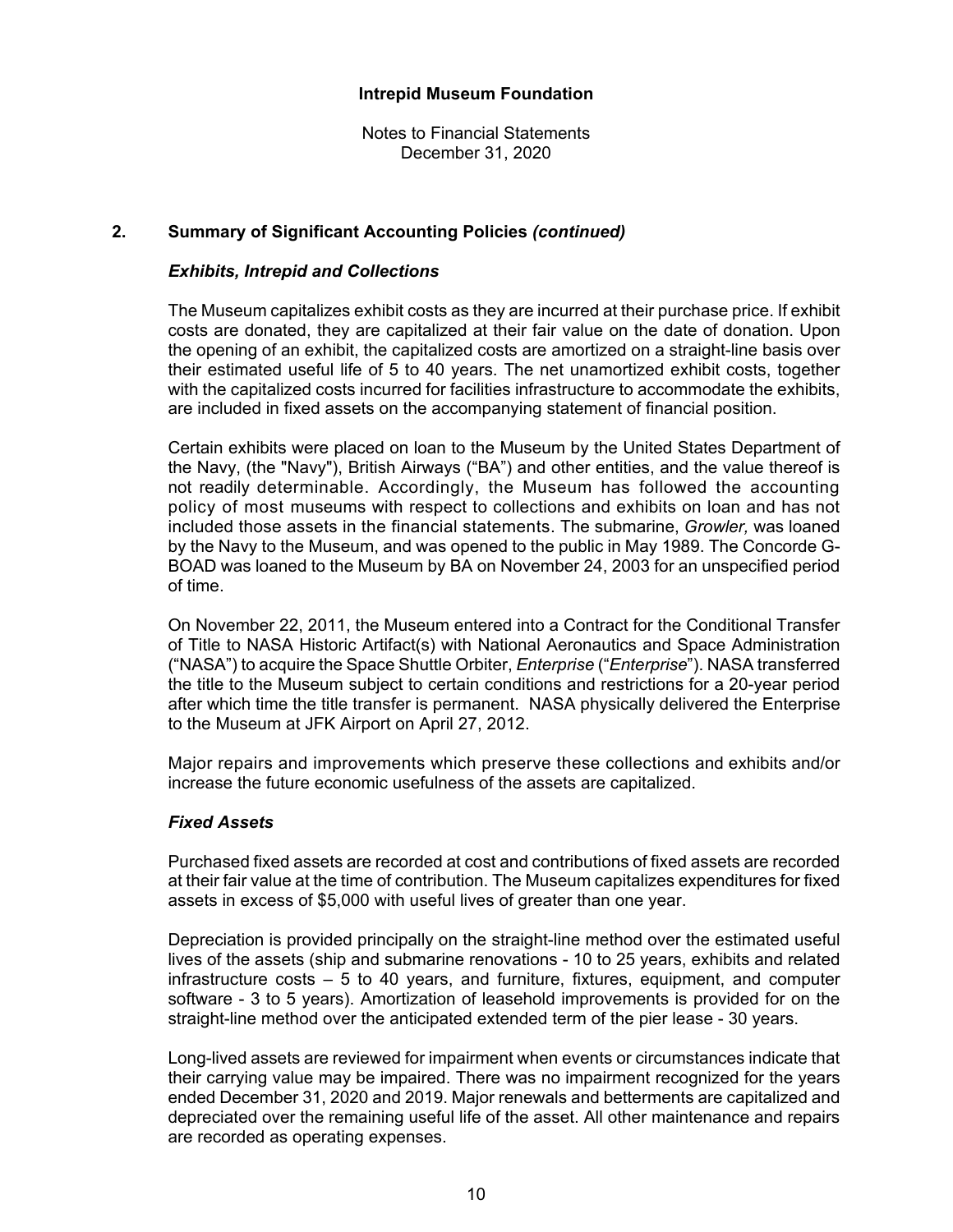Notes to Financial Statements December 31, 2020

# **2. Summary of Significant Accounting Policies** *(continued)*

#### *Revenue and Revenue Recognition*

The Museum recognizes revenue from ticket sales at the time of admission and the day workshops and programs are held. The Museum recognizes membership dues over the membership period. The Museum records special events revenue equal to the fair value of direct benefit to donors, if any, and contribution income for the excess received when the event takes place. The Museum records venue rental revenue for third party private client events when the event takes place. The Museum recognizes revenue from its concessions monthly based on the contract terms for minimum rent and percentage rent or based on percentage of concessions sales by and between the Museum and the concession operators. The Museum recognizes revenue from its auxiliary sales when the customer picks up the audio guide or takes the public tour.

#### *Deferred Revenue*

Membership fees are paid in advance and recognized over the term of the membership. Also, the Museum receives deposits for special events to be held at a future date and sells refundable admission tickets in advance for future Museum visits. Revenue from special events and advance ticket sales is recognized when the event takes place or when the ticket holder visits the Museum. In addition, revenue received in advance in accordance with contractual, sponsorship and concession agreements, such as contract buy-out contributions and extension incentive fees, are recognized over the term of the agreement.

#### *Contributions*

Contributions received and unconditional promises to give are measured at their net realizable values and are reported as an increase in net assets in the period received. The Museum reports gifts of cash and other assets as net assets with donor restrictions if they are received with donor stipulations that limit the use of the donated assets, or if they are designated as support for specified future periods.

The Museum reports gifts of goods and equipment as support without donor restriction unless explicit donor stipulations specify how the donated assets must be used. Gifts of long-lived assets with explicit restrictions that specify how the assets are to be used are recorded as restricted support. Absent explicit donor stipulations about how long those long-lived assets must be maintained, the Museum reports expirations of donor restrictions when the donated or acquired long-lived assets are placed in service.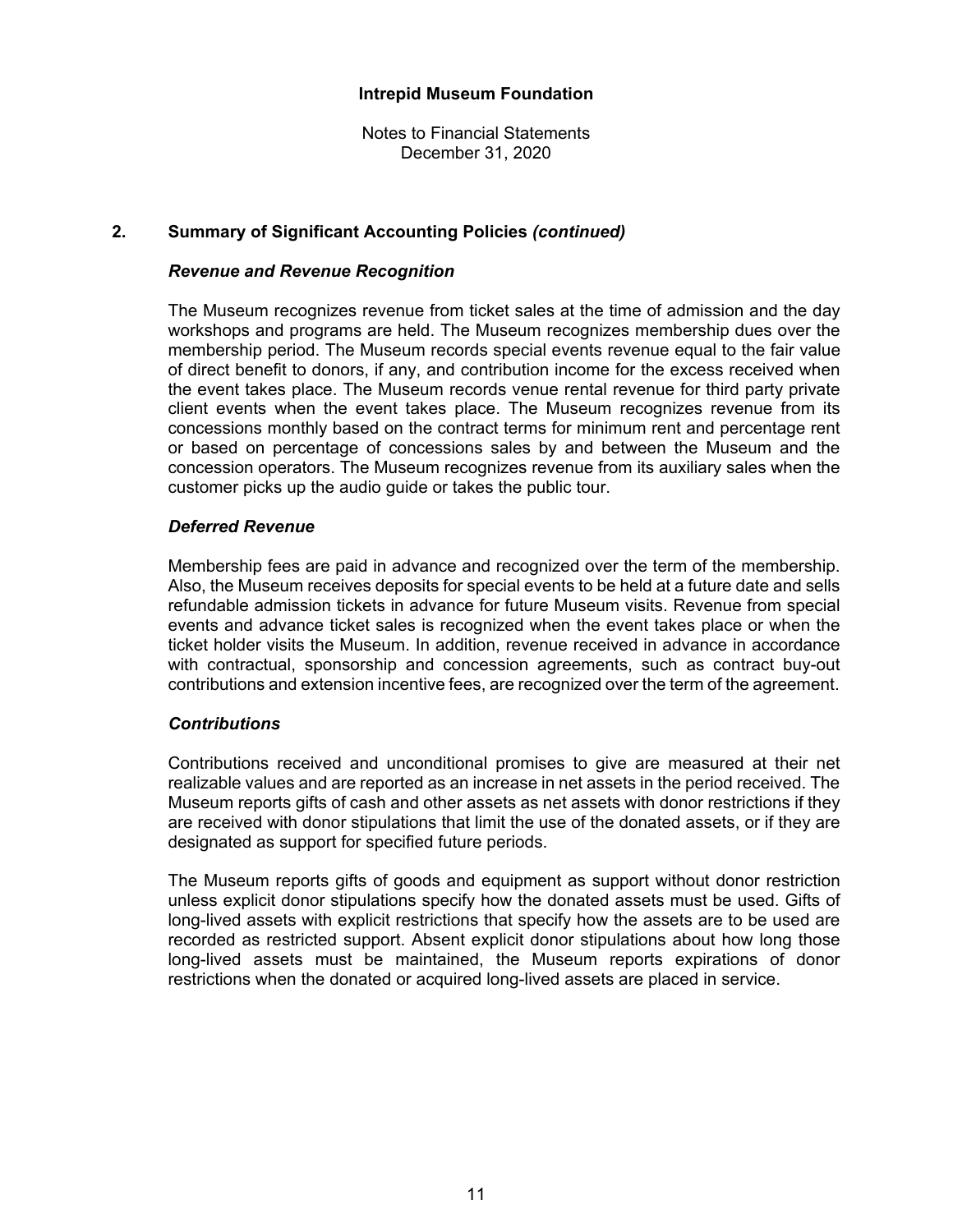Notes to Financial Statements December 31, 2020

# **2. Summary of Significant Accounting Policies** *(continued)*

#### *In-kind Contributions*

Contributed services are recognized as contributions if the services (a) create or enhance non-financial assets or (b) require specialized skills that are provided by individuals possessing those skills, and typically would need to be purchased, if not provided by donation. In-kind contributions are reflected in the accompanying statement of activities at their fair value at the time the services are rendered.

The free use of facilities and goods donated as part of program services, fundraising activities, or management and general expenses, are recorded in the accompanying financial statements at their fair value on date of use or receipt to the extent that such amounts can be reasonably estimated.

The Museum also receives donated services that do not require specific expertise, but which are nonetheless central to the Museum's operations. The estimated value of these services are based on the estimated dollar value of volunteer time and for the years ended December 31, 2020 and 2019 amounted to approximately \$129,000 (5,076 hours of time) and \$352,000 (23,456 hours of time). In accordance with U.S. GAAP the value of these services is not reflected in the accompanying financial statements.

#### *Rental Income*

Income from rental of Museum space for third party client events is recorded net of allowable discounts in the statement of activities. Rental discounts totaled \$10,000 and \$333,750, for the years ended December 31, 2020 and 2019.

#### *Advertising*

Advertising costs are expensed as incurred and amounted to \$263,520 and \$902,107 for the years ended December 31, 2020 and 2019.

#### *Functional Allocation of Expenses*

The Museum reports its expenses for providing programs and other activities and certain costs for supporting services by their functional classification on a summarized basis in the statement of activities. Program expenses are the activities that result in services being provided to the public pursuant to the Museum's mission. Supporting expenses are classified as management and general activities and include all management and administrative functions, such as oversight and business management, but exclude direct conduct of program services and fundraising activities. Fundraising activities include developing and maintaining relations with major donors, foundations, organization membership and potential donors.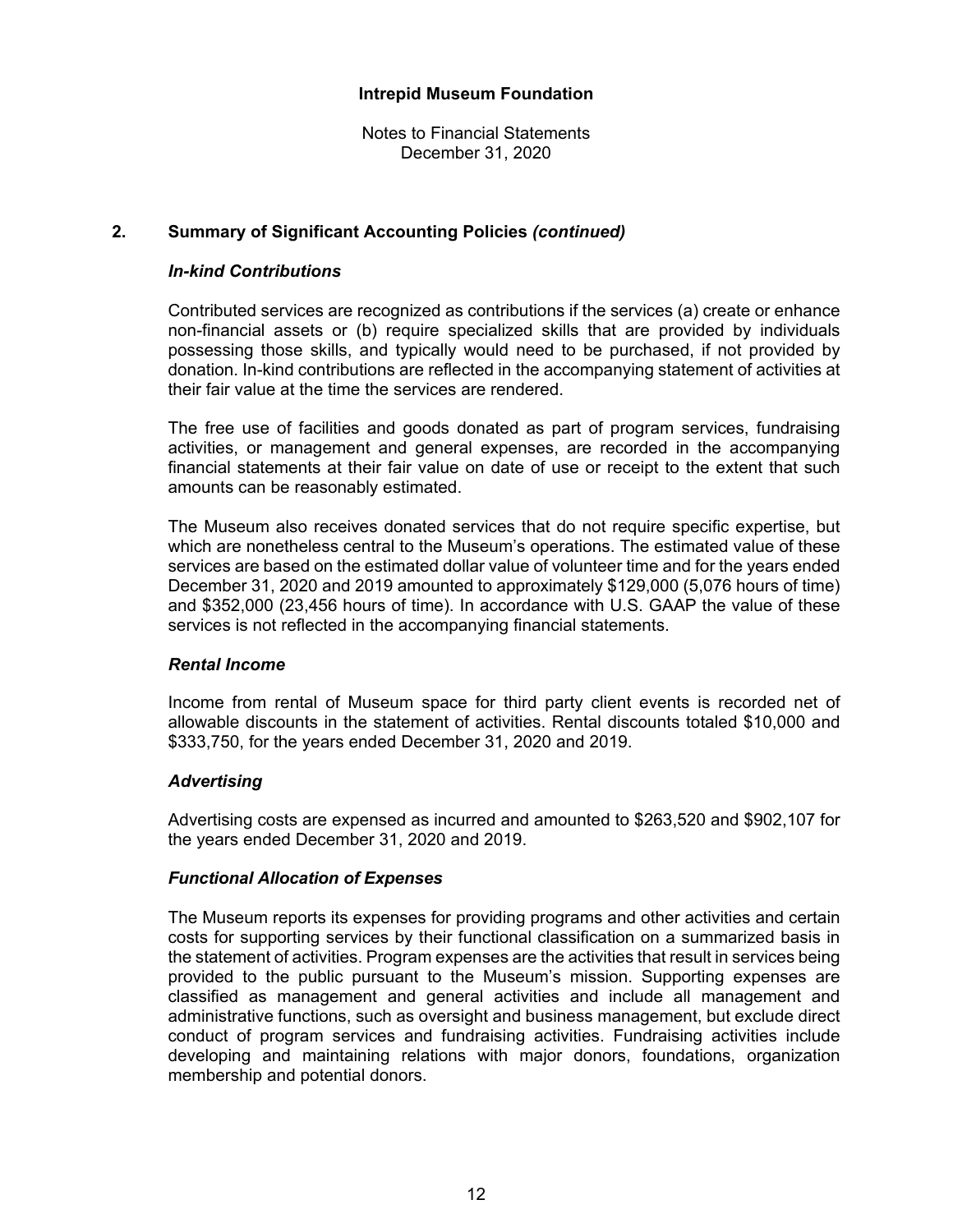Notes to Financial Statements December 31, 2020

# **2. Summary of Significant Accounting Policies** *(continued)*

# *Functional Allocation of Expenses (continued)*

Such allocations are determined by management on an equitable basis. The expenses that are allocated include the following:

| Method of Allocation |
|----------------------|
|                      |
| Time and effort      |
| Square footage       |
| Square footage       |
| Square footage       |
| Square footage       |
| Square footage       |
| Time and effort      |
| Time and effort      |
| Time and effort      |
| Time and effort      |
| Time and effort      |
| Time and effort      |
| Square footage       |
|                      |

#### *Summarized Comparative Information*

The financial statements include certain prior-year summarized comparative information in total, but not by net asset class. Such information does not include sufficient detail to constitute a presentation in conformity with U.S. GAAP. Accordingly, such information should be read in conjunction with the Museum's financial statements as of and for the year ended December 31, 2019, from which the summarized information was derived.

# *Accounting for Uncertainty in Income Taxes*

The Museum recognizes the effect of income tax positions only if those positions are more likely than not of being sustained. Management has determined that the Museum had no uncertain tax positions that would require financial statement recognition or disclosure. The Museum is no longer subject to examinations by the applicable taxing jurisdictions for tax years prior to fiscal 2017.

#### *Subsequent Events*

Management has evaluated subsequent events for disclosure and/or recognition in the financial statements through the date that the financial statements were available to be issued, which is April 22, 2021.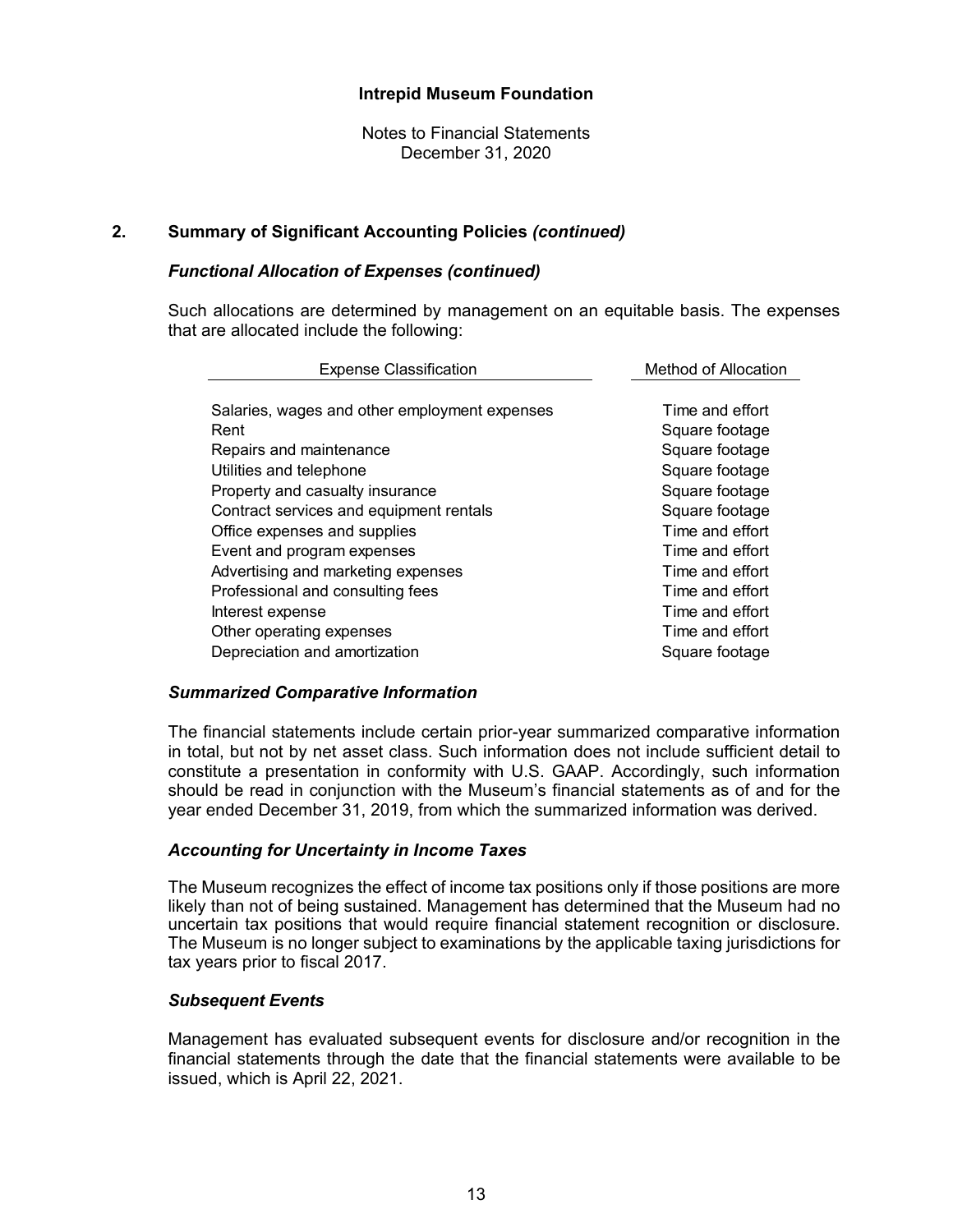Notes to Financial Statements December 31, 2020

# **3. Availability and Liquidity**

The following represents the Museum's financial assets as of December 31:

|                                                                    | 2020           | 2019           |
|--------------------------------------------------------------------|----------------|----------------|
| Total financial assets at year end                                 |                |                |
| Cash                                                               | \$13,709,051   | \$14,102,197   |
| Pledges receivable, net                                            | 871,660        | 662,000        |
| Grants receivable                                                  | 449,430        | 188,830        |
| Other receivables                                                  | 783,003        | 2,249,161      |
| Investments                                                        | 34, 141, 867   | 31,564,672     |
| <b>Total Financial Assets</b>                                      | 49,955,011     | 48,766,860     |
| Less amounts not available to be used within one year:             |                |                |
| Cash held for government agency                                    | (5, 109, 017)  | (5,068,256)    |
| Net assets with donor restrictions - purpose and time restrictions | (12,896,620)   | (10, 279, 890) |
| Net assets with donor restrictions - endowment funds               | (22, 420, 387) | (22, 413, 520) |
| Less net assets with donor restrictions expected to be met in      |                |                |
| less than one year                                                 | 1,855,832      | 1,300,138      |
|                                                                    | (38, 570, 192) | (36, 461, 528) |
| <b>Financial Assets Available to Meet General Expenditures</b>     |                |                |
| Over the Next Twelve Months                                        | \$11,384,819   | \$12,305,332   |

The Museum's goal is generally to maintain financial assets to meet three months of operating expenses. As part of its liquidity plan, excess cash is invested in short-term, highly liquid investments, such as money market accounts. In addition, the Museum has an available revolving credit facility in the amount of \$10,000,000 of which \$5,000,000 remains available at December 31, 2020 to meet cash flow needs. Lastly, the Museum generally operates with a conservative 3% spending rate allocation. For 2021, the Board approved an increase in the spending rate allocation to 5%

#### **4. Concentration of Credit Risk**

Financial instruments that potentially subject the Museum to significant concentrations of credit risk consist principally of cash, investments and receivables. The Museum maintains its cash with two financial institutions, which at times, may be in excess of federally insured limits. The Museum has not experienced any losses on its cash deposits.

The investment portfolio is diversified by type of investments and industry concentrations so that no individual investment or group of investments represents a significant concentration of market risk.

A concentration of credit risk exists with respect to pledges receivable since amounts receivable from one source represent 95% and 98% of the total pledges receivable as of December 31, 2020 and 2019.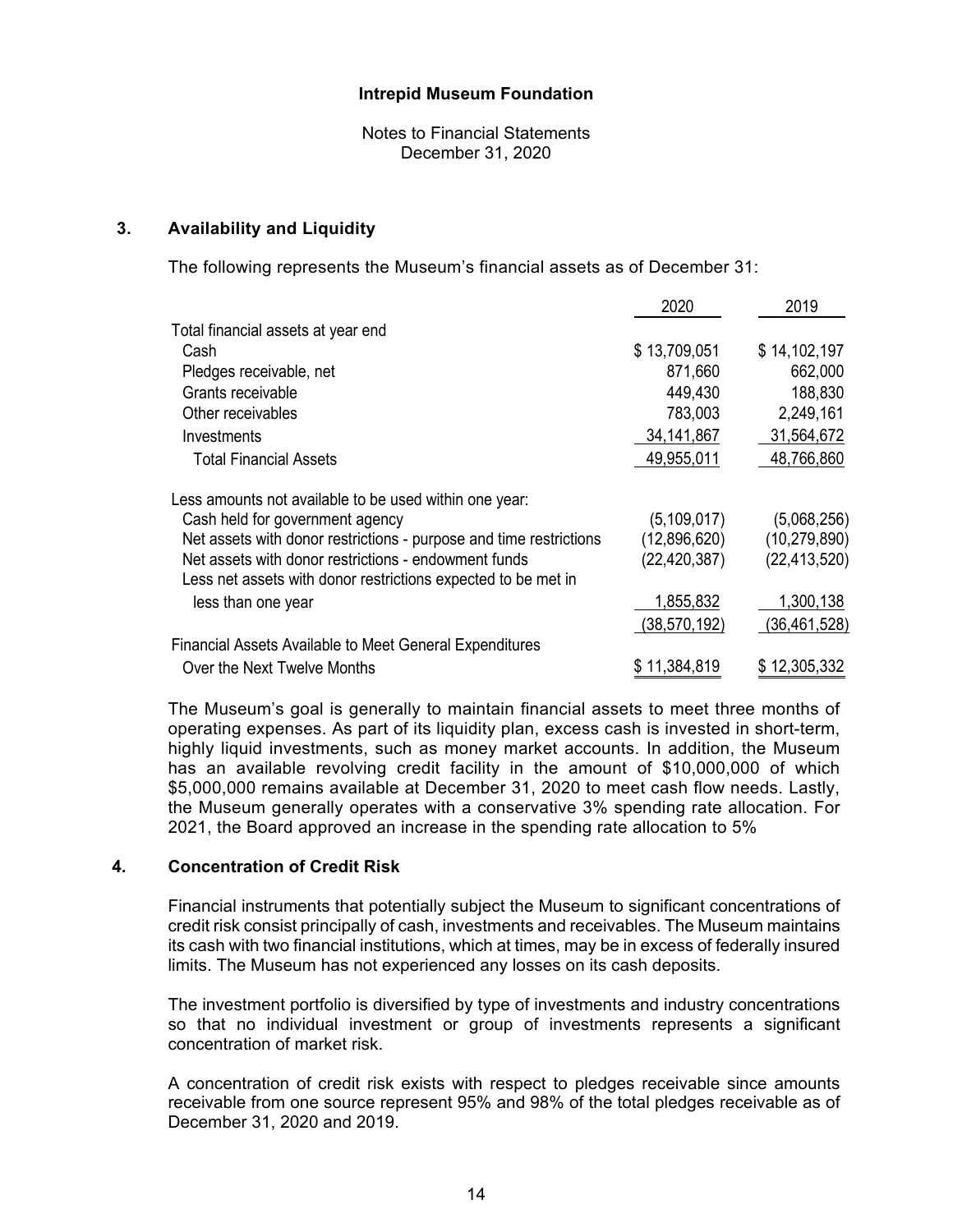# **5. Pledges Receivable**

Pledges receivable are due as follows at December 31, 2020:

| 2021                             | \$<br>317,793 |
|----------------------------------|---------------|
| 2022                             | 50,000        |
| 2023                             | 50,000        |
| 2024                             | 50,000        |
| 2025                             | 50,000        |
| Thereafter                       | 450,000       |
|                                  | 967,793       |
| Less: discount for present value | (96, 133)     |
|                                  | \$<br>871,660 |

At December 31, 2020 and 2019, a pledge receivable totaling \$653,867 and \$647,000 net of present value discount, was due from the estate of a deceased Board Trustee and their related entity.

Of the total undiscounted pledges receivable amount, \$750,000 is pledged with donor restrictions that are perpetual in nature for the Museum's endowment fund. The Museum applied discount rates at the time of receipt of pledges ranging from 3.2% to 5.2%, in determining the present value of the long-term portion of the endowment pledge and pledge receivable with donor restrictions that are temporary in nature. Amortization of the discounts on pledges receivable amounted to \$6,867 for the year ended December 31, 2020, and is included in "Contributions and capital grants" in non-operating activities on the statement of activities. There was no amortization of the discount on pledges for December 31, 2019.

# **6. Investments**

Investments consist of the following as of December 31:

|                                                                                      |                                                          | 2020                                                     |
|--------------------------------------------------------------------------------------|----------------------------------------------------------|----------------------------------------------------------|
|                                                                                      | Cost                                                     | <b>Fair Value</b>                                        |
| Short term investments<br>Common stock<br>Fixed income<br><b>Mutual funds</b>        | \$<br>1,754,061<br>11,327,534<br>9,763,355<br>4,804,627  | \$<br>1,754,061<br>17,362,064<br>10,212,730<br>4,813,012 |
|                                                                                      | 27,649,577<br>\$                                         | 34, 141, 867<br>\$                                       |
|                                                                                      |                                                          | 2019                                                     |
|                                                                                      | Cost                                                     | <b>Fair Value</b>                                        |
| Short term investments<br>Common stock<br><b>Fixed income</b><br><b>Mutual funds</b> | \$<br>1,195,370<br>11,949,856<br>10,014,274<br>4,671,477 | \$<br>1,195,370<br>15,317,356<br>10,171,736<br>4,880,210 |
|                                                                                      | 27,830,977<br>\$                                         | 31,564,672<br>\$                                         |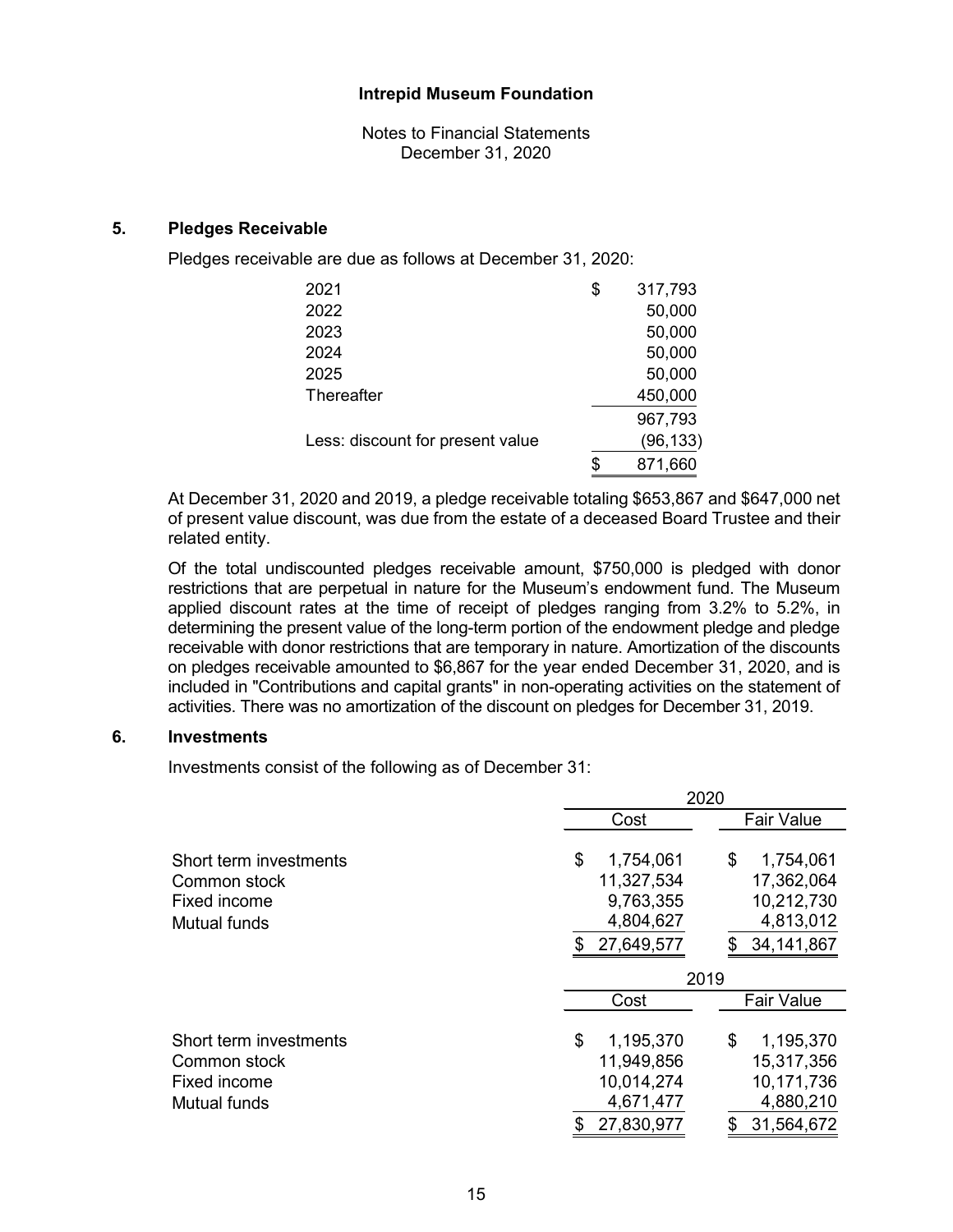Notes to Financial Statements December 31, 2020

#### **6. Investments** *(continued)*

In accordance with the Museum's investment policy, the Board approves a portion of total investment return to support operations and programs each year. Such amounts approved for operations were capped at 3% of the total average value of the investments in 2020 and 2019. The total average value is based on the prior three calendar year fair values, which include 2017, 2018 and 2019 for fiscal 2020, and 2016, 2017 and 2018 for fiscal 2019. The amount approved for operations for the years ended December 31, 2020 and 2019 was \$862,982 and \$807,429.

Investment return for the years ended December 31, consist of the following:

|                                        |    | 2020       | 2019 |           |  |
|----------------------------------------|----|------------|------|-----------|--|
| Interest and dividend income           | \$ | 578,986    | \$   | 615,900   |  |
| Net realized gains                     |    | 463,794    |      | 150,213   |  |
| Net unrealized gains                   |    | 2,758,595  |      | 4,260,174 |  |
| <b>Total Return on Investments</b>     |    | 3,801,375  |      | 5,026,287 |  |
| Investment management direct fees      |    | (145, 238) |      | (135,851) |  |
| <b>Total Investment Return</b>         |    | 3,656,137  | ዩ    | 4,890,436 |  |
| Approved by board authorization for    |    |            |      |           |  |
| Museum operations                      | \$ | 862,982    | \$   | 807,429   |  |
| Surplus of investment return           |    |            |      |           |  |
| over amounts designated for operations |    | 2,793,155  |      | 4,083,007 |  |
|                                        | S  | 3,656,137  | \$   | 4,890,436 |  |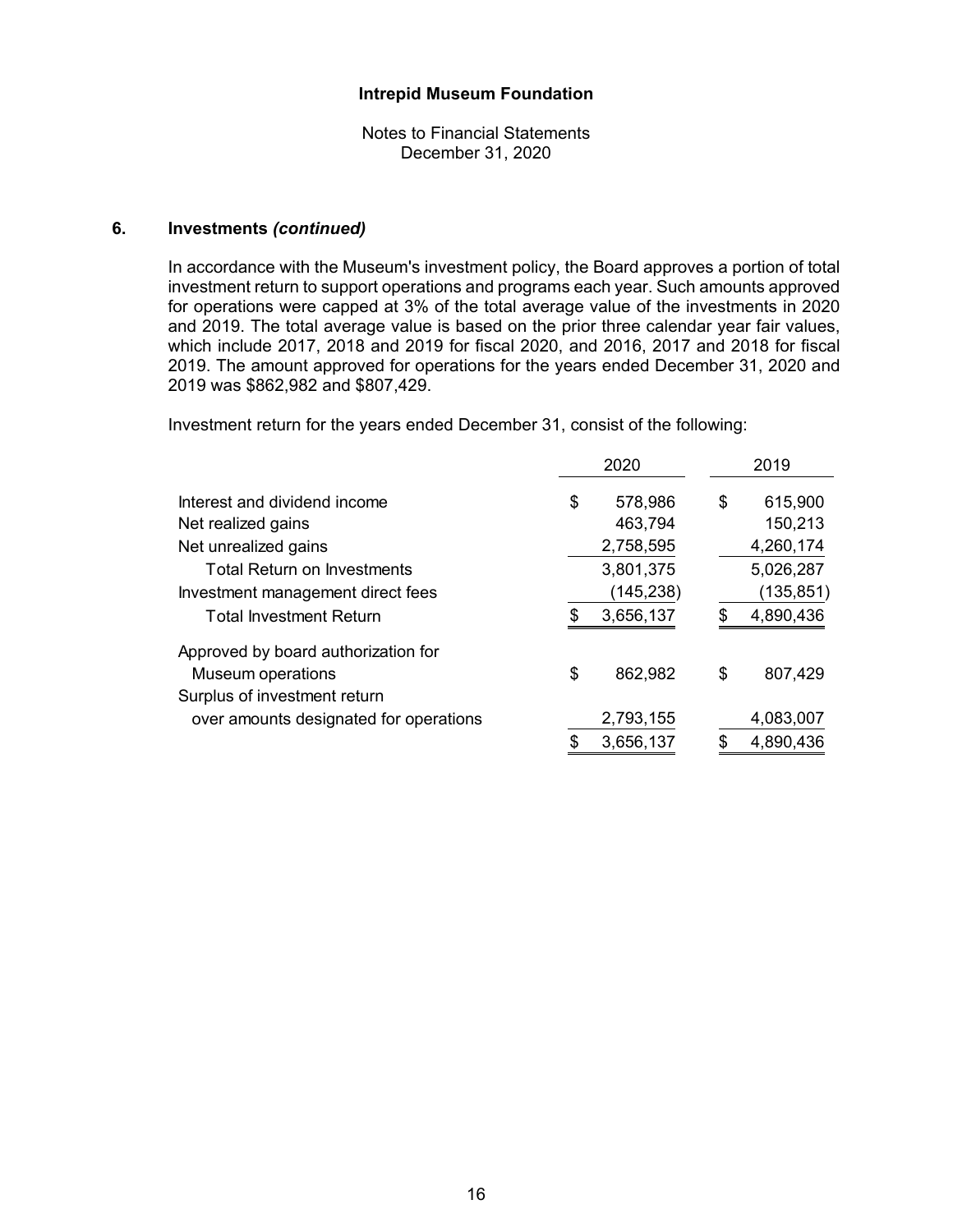# **7. Fair Value Measurements**

The following are major categories of investments measured at estimated fair value at December 31:

|                                    | 2020            |                  |                  |  |  |
|------------------------------------|-----------------|------------------|------------------|--|--|
|                                    | Level 1         | Level 2          | Total            |  |  |
| Common Stock                       |                 |                  |                  |  |  |
| Consumer                           | \$<br>3,656,155 | \$               | \$<br>3,656,155  |  |  |
| <b>Financials</b>                  | 1,364,316       |                  | 1,364,316        |  |  |
| Healthcare                         | 3,028,834       |                  | 3,028,834        |  |  |
| <b>Industrials</b>                 | 2,330,117       |                  | 2,330,117        |  |  |
| Information technology             | 4,667,165       |                  | 4,667,165        |  |  |
| Real estate                        | 709,628         |                  | 709,628          |  |  |
| Telecommunication services         | 1,605,849       |                  | 1,605,849        |  |  |
| U.S. Corporate bonds               |                 | 4,588,185        | 4,588,185        |  |  |
| International developed bonds      |                 | 686,342          | 686,342          |  |  |
| U.S. Government-backed securities  | 4,938,203       |                  | 4,938,203        |  |  |
| Mutual funds                       | 4,813,012       |                  | 4,813,012        |  |  |
| Total Investments at Fair Value    | \$27,113,279    | 5,274,527<br>\$. | 32,387,806       |  |  |
| Temporary cash investments at cost |                 |                  | 1,754,061        |  |  |
| Total Investments                  |                 |                  | 34,141,867<br>\$ |  |  |

|                                        | 2019 |              |    |           |    |            |
|----------------------------------------|------|--------------|----|-----------|----|------------|
|                                        |      | Level 1      |    | Level 2   |    | Total      |
| Common Stock                           |      |              |    |           |    |            |
| Consumer                               | \$   | 3,259,799    | \$ |           | \$ | 3,259,799  |
| Energy                                 |      | 282,966      |    |           |    | 282,966    |
| Financials                             |      | 1,384,023    |    |           |    | 1,384,023  |
| Healthcare                             |      | 2,516,183    |    |           |    | 2,516,183  |
| <b>Industrials</b>                     |      | 1,948,845    |    |           |    | 1,948,845  |
| Information technology                 |      | 4,284,640    |    |           |    | 4,284,640  |
| Real estate                            |      | 482,750      |    |           |    | 482,750    |
| Telecommunication services             |      | 1,158,150    |    |           |    | 1,158,150  |
| U.S. Corporate bonds                   |      |              |    | 4,970,641 |    | 4,970,641  |
| International developed bonds          |      |              |    | 1,496,829 |    | 1,496,829  |
| U.S. Government-backed securities      |      | 3,704,266    |    |           |    | 3,704,266  |
| Mutual funds                           |      | 4,880,210    |    |           |    | 4,880,210  |
| <b>Total Investments at Fair Value</b> |      | \$23,901,832 |    | 6,467,470 |    | 30,369,302 |
| Temporary cash investments at cost     |      |              |    |           |    | 1,195,370  |
| <b>Total Investments</b>               |      |              |    |           |    | 31,564,672 |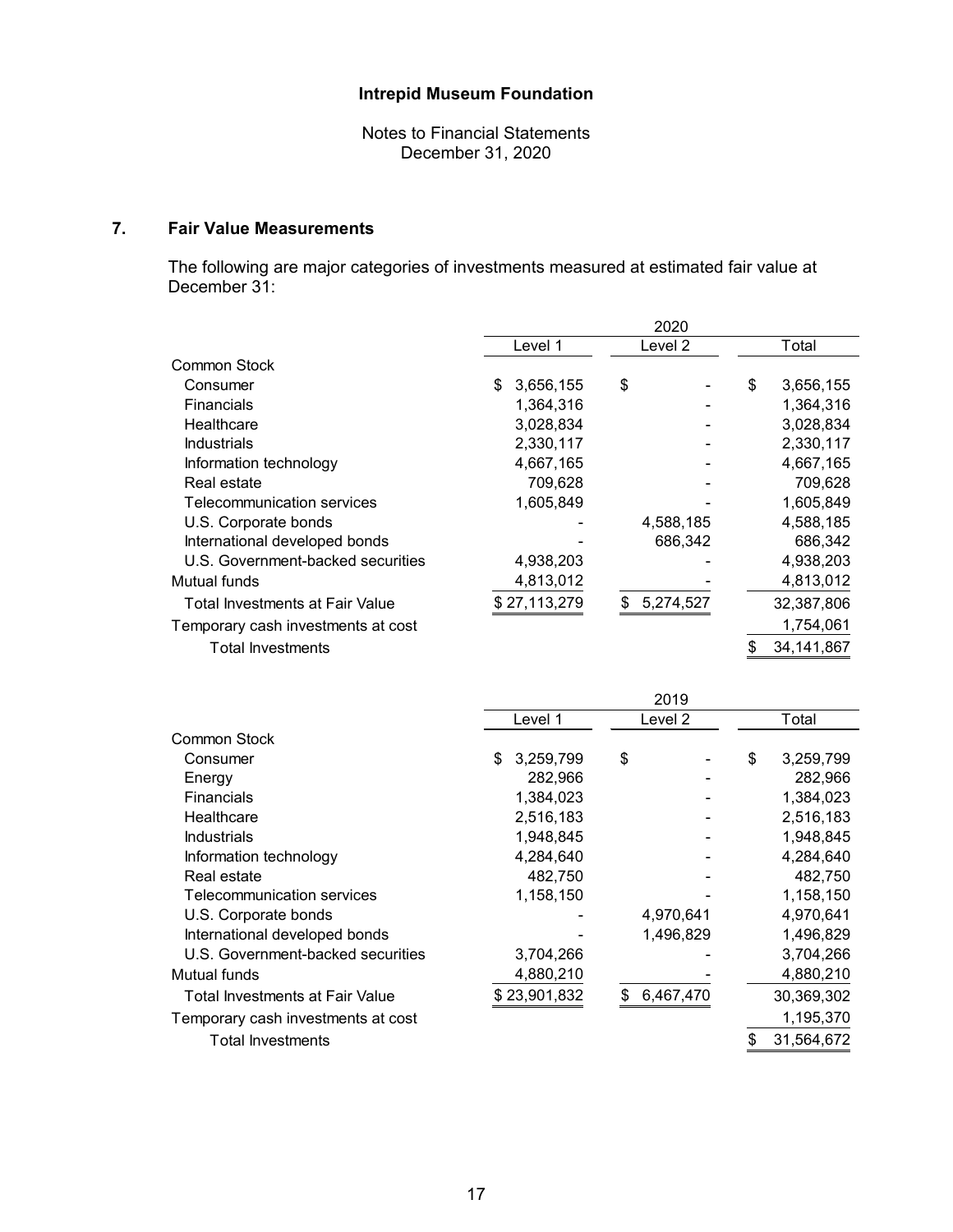Notes to Financial Statements December 31, 2020

#### **8. Fixed Assets**

Fixed assets consist of the following as of December 31:

| 2020         | 2019                       |
|--------------|----------------------------|
|              | 63,869,338<br>S.           |
|              | 24,342,963                 |
| 22,600,799   | 22,528,004                 |
|              |                            |
| 9,536,257    | 9,457,219                  |
| 366,920      | 53,893                     |
| 120,792,042  | 120,251,417                |
| (76,495,809) | (72, 614, 984)             |
| 44,296,233   | 47,636,433                 |
|              | \$63,893,825<br>24,394,241 |

Depreciation and amortization expense totaled \$3,880,825 and \$4,274,358 for the years ended December 31, 2020 and 2019.

#### **9. Capital Lease Obligations**

During 2017, the Museum entered into a capital lease agreement for the acquisition of a structure to house its aircraft restoration activities. The lease requires 48 monthly payments of principal and interest, imputed at an annual rate of 3.28%. The capital lease has a cost of \$1,032,856 and net book value of \$771,315 at December 31, 2019. The lease was paid in full during 2020.

During 2020, the Museum entered into a capital lease agreement for the acquisition of cash room equipment. The lease requires 48 monthly payments of principal and interest, imputed at an annual rate of 6.18%. The capital lease has a cost of \$32,381 and net book value of \$30,762 at December 31, 2020.

Future minimum lease payments are as follows for the years ending December 31:

|      | Principal   | <b>Interest</b> |       | Total |        |
|------|-------------|-----------------|-------|-------|--------|
| 2021 | \$<br>5,583 | \$              | 1,536 | \$    | 7,119  |
| 2022 | 6,011       |                 | 1,108 |       | 7,119  |
| 2023 | 6,472       |                 | 647   |       | 7,119  |
| 2024 | 5,178       |                 | 162   |       | 5,340  |
|      | 23,244      | S               | 3,453 | \$    | 26,697 |

#### **10. Due to Federal Agency**

In September 2015, the Museum received a capital grant payment from a federal agency that exceeded the requested amount by approximately \$5,507,000. These funds are held in an interest-bearing account and are increased by interest earned and decreased by grant related expenses. In accordance with agency instructions, the Museum will reimburse the unused funds upon final project closeout. At December 31, 2020 and 2019, the amount due to the federal agency was \$5,109,017 and \$5,068,256 and includes \$174,020 and \$133,259 of earned interest for the years then ended.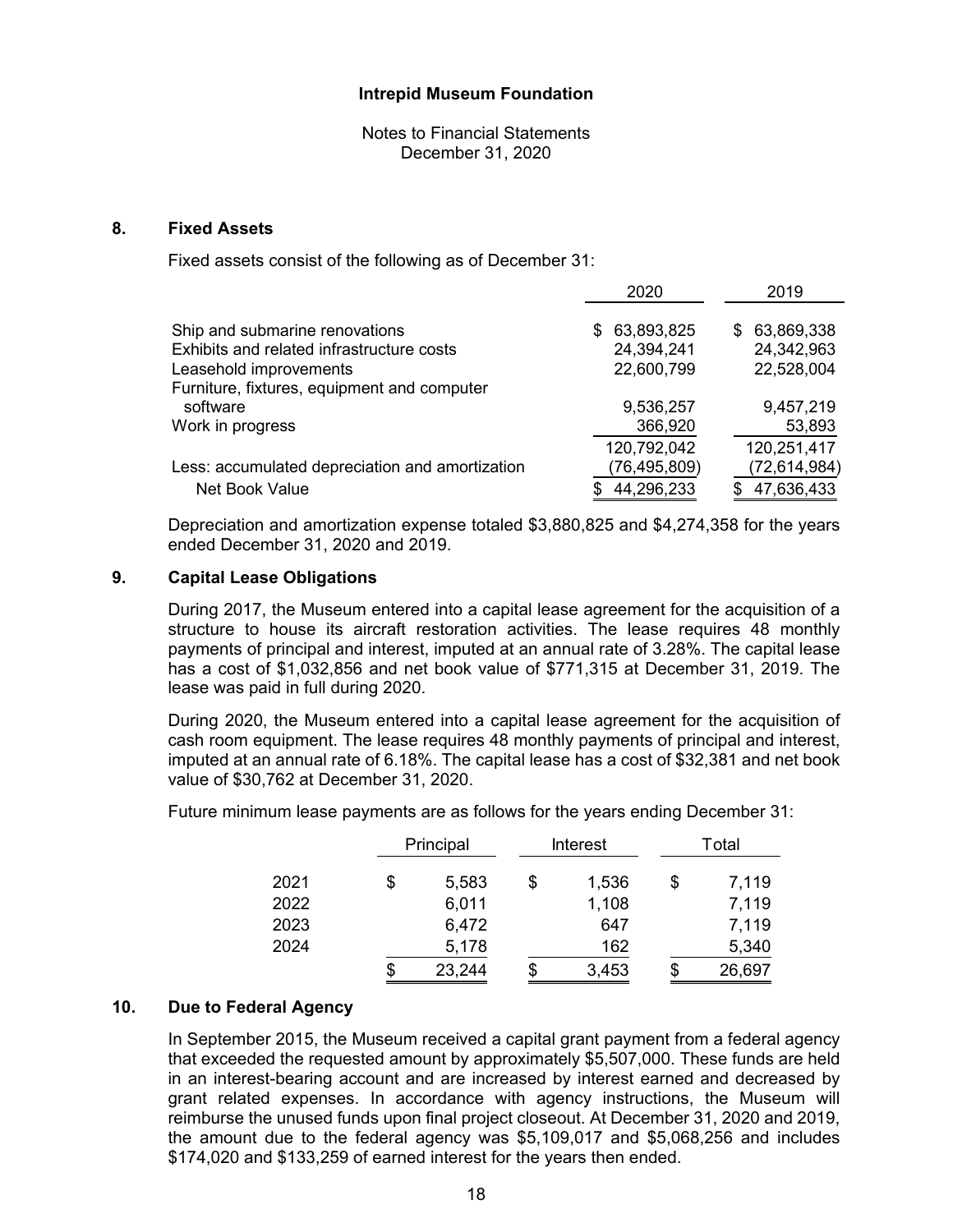#### **11. Loans Payable**

#### *Term Loan*

On October 1, 2012, the Museum entered into a Term Loan (the "2012 Term Loan") agreement in the principal amount of \$7,080,000 for a term of seven years with a balloon payment of \$6,020,000 originally due on September 30, 2019. The 2012 Term Loan required monthly payments of principal, amortized on a 25 year basis, and interest, calculated at the fixed rate of 2.88% per annum. The proceeds of the 2012 Term Loan were used to redeem the 30-year Adjustable Rate Demand Taxable Revenue Bonds, Series 2006 ("Bonds").

The 2012 Term Loan Agreement contained certain covenants governing reporting requirements and restrictions affecting fixed charge coverage ratios, balances in cash and investments and certain operational covenants, all of which have been met by the Museum.

On November 21, 2016, the Museum refinanced the 2012 Term Loan in the principal amount of \$6,501,667 for the term of ten years with a balloon payment of \$4,375,000 due on October 31, 2026 (the "Loan"). The Loan requires monthly payments of principal, amortized on a 25 year basis, and interest, calculated at the fixed rate of 2.99% per annum. The proceeds of the Loan were used to pay the 2012 Term Loan in full.

Future principal payments are as follows for the years ending December 31:

| 2021       | \$        | 208,750 |
|------------|-----------|---------|
| 2022       |           | 222,500 |
| 2023       |           | 233,750 |
| 2024       |           | 248,750 |
| 2025       |           | 263,750 |
| Thereafter | 4,581,250 |         |
|            | 5,758,750 |         |

#### *Paycheck Protection Program*

On May 5, 2020, the Museum received loan proceeds in the amount of \$3,528,700 under the Paycheck Protection Program (the "PPP"). The PPP, established as part of the Coronavirus Aid, Relief and Economic Security Act (the "CARES Act"), provides for loans to qualifying entities for amounts up to 2.5 times the 2019 average monthly payroll expenses of the qualifying entity. The PPP loan bears an interest rate of 1% per annum. All or a portion of the PPP loan principal and accrued interest is forgivable provided the Museum uses the loan proceeds for eligible purposes, as described in the CARES Act, over a period of either eight or twenty-four weeks (the "Covered Period"). The amount of loan forgiveness could be reduced if the borrower terminates employees or reduces salaries below a certain threshold during the Covered Period and does not qualify for certain safe harbors. The unforgiven portion of the PPP loan, if any, is payable over two years from the date of the loan. Loan payments of principal or interest are deferred until the amount of loan forgiveness is determined by the United States Small Business Administration ("SBA"). If the Museum does not apply for forgiveness, payments begin approximately 24 months after the loan date.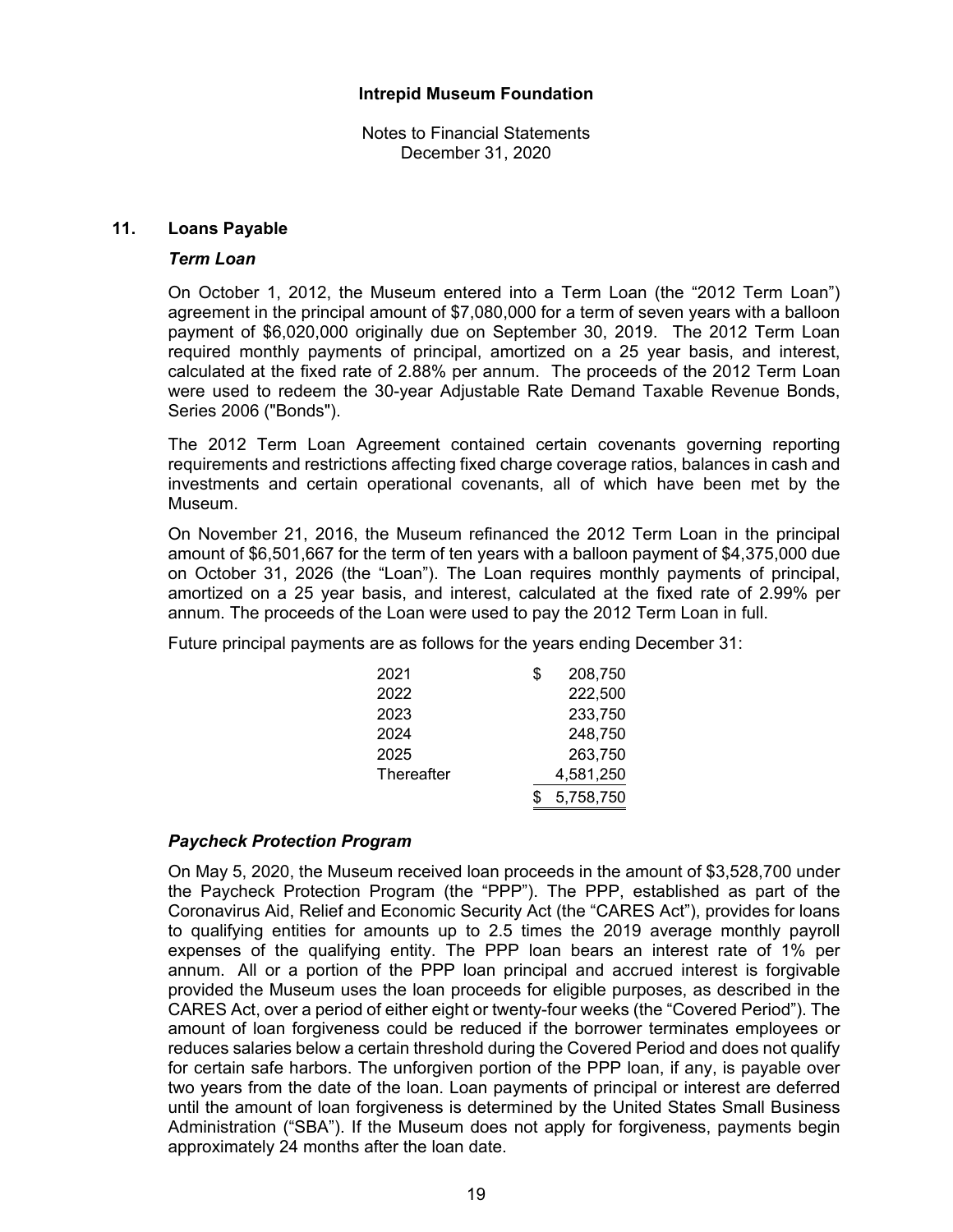# **11. Loans Payable** *(continued)*

# *Paycheck Protection Program (continued)*

The Museum intends to use all the proceeds received in accordance with regulations established by the PPP. Management believes its use of the proceeds, including amounts expended through December 31, 2020, will be forgiven. The entire amount received under the PPP is reported as a loan payable in the statement of financial position at December 31, 2020.

The SBA has stated it will review the needs certification on all loans over \$2,000,000. After the review, the SBA may determine that the Museum did not meet the need criteria to apply for the PPP loan. In such a circumstance, the Museum may be forced to return part or all of the PPP loan proceeds plus pay the accrued and unpaid interest. The Museum believes it was eligible to receive the PPP loan proceeds.

On March 26, 2021, the Museum received loan proceeds in the amount of \$2,000,000 under Second Draw provisions of the PPP as authorized by the Economic Aid to Hard-Hit Small Businesses, Nonprofits, and Venues Act (the "Economic Aid Act"). The Second Draw provisions of the Economic Aid Act provide for loans to qualifying entities for amounts up to 2.5 times their 2019 or 2020 average monthly payroll expenses. The Second Draw PPP loan bears an interest rate of 1% per annum. All or a portion of the Second Draw PPP loan principal and accrued interest is forgivable as long as the borrower uses the loan proceeds for eligible purposes, as described in the CARES Act as amended by the Economic Aid Act, over a period between eight to twenty-four weeks from the date the Second Draw PPP loan proceeds are received (the "Second Draw Covered Period"). The amount of loan forgiveness could be reduced if the borrower terminates employees or reduces salaries below a certain threshold during the Second Draw Covered Period and does not qualify for certain safe harbors. The unforgiven portion of the Second Draw PPP loan, if any, is payable within five years from the date of the PPP loan with a deferral of payments of principal or interest until the amount of loan forgiveness is approved by the SBA. If the Museum does not apply for forgiveness, payments begin approximately 16 months after the loan date.

#### **12. Notes Payable**

#### *Line of Credit*

The Museum maintains a line of credit in the amount of \$8,000,000, which matures on October 31, 2021. At the election of the Museum at the time an advance is made by the lender, interest will be at either a fluctuating rate per annum equal to the prime rate or a fixed rate equal to 1.35% per annum in excess of LIBOR, which if less than 0.50% shall be deemed 0.50%. The line provides for monthly payments of interest only during the term of the borrowings for loans made under the fluctuating prime rate, and on the last day of the interest period for fixed rate LIBOR loans. Additionally, the Museum pays a facility fee to the bank in an amount equal to 0.25% on the average daily unused amount of the line during such period.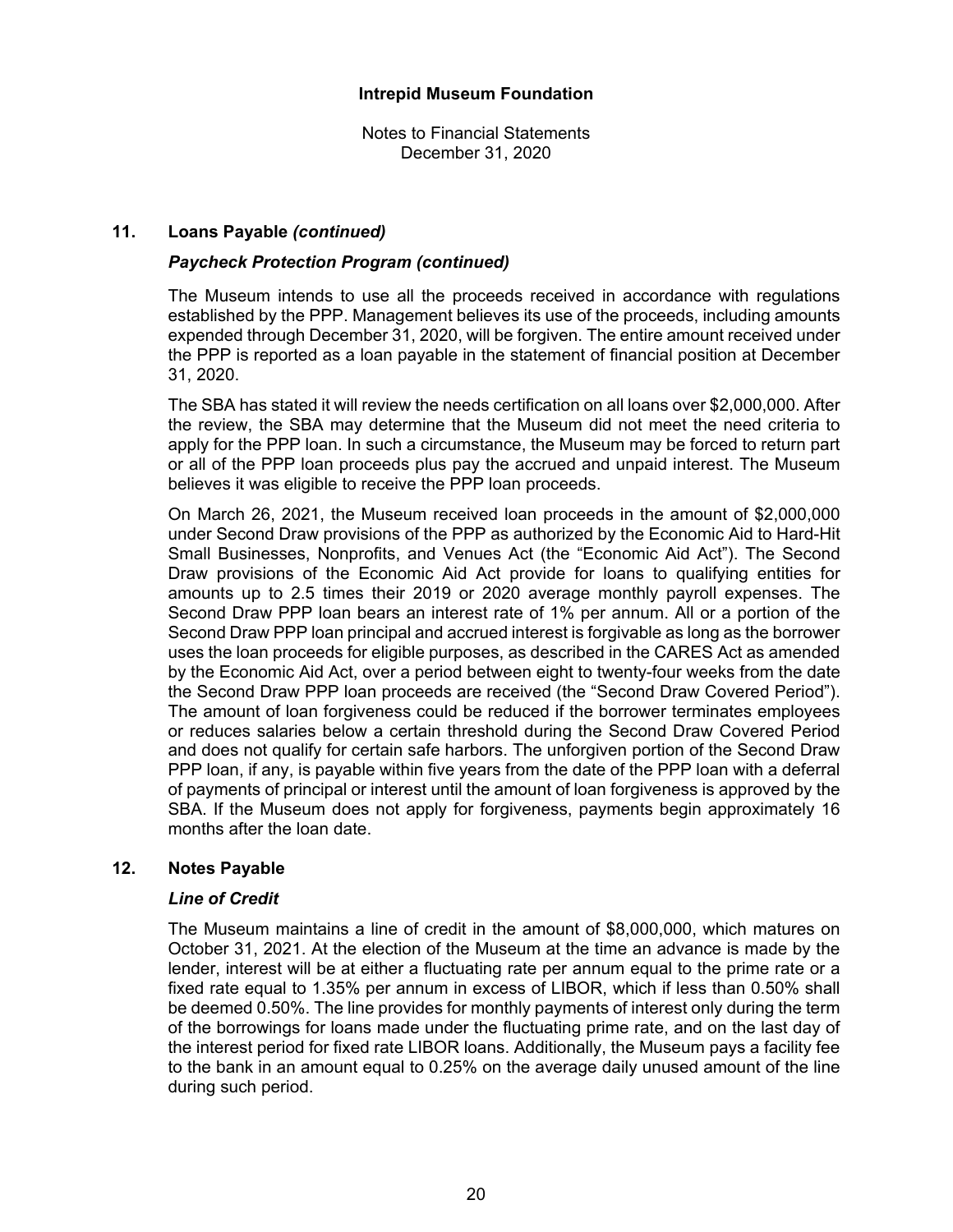Notes to Financial Statements December 31, 2020

#### **12. Notes Payable** *(continued)*

#### *Line of Credit (continued)*

Under the terms of this line of credit agreement, the Museum is required to maintain at all times a minimum of \$18,000,000 in cash and investments, as defined in the agreement.

The balance outstanding under the line of credit at December 31, 2020 and 2019 was \$8,000,000 and \$3,725,000, respectively.

#### *Revolving Credit Facility*

On June 19, 2020, the Museum secured a Revolving Credit Facility with a term of one year in the amount of \$10,000,000 for operations during its government mandated temporary closure due to COVID-19. At the election of the Museum at the time an advance is made by the lender, interest will be at either a fluctuating rate per annum equal to the prime rate or an Optional Interest fixed rate equal to 1.0% per annum in excess of LIBOR, which if less than 2.0% shall be deemed 2.0%. The facility provides for monthly payments of interest only during the term of the borrowings for loans made under the fluctuating prime rate, and on the last day of the interest period for fixed rate LIBOR loans.

Additionally, the Museum pays a facility fee to the bank in an amount equal to 0.50% on the average daily unused amount of the line during such period. Under the terms of this line of credit agreement, the Museum is required to maintain at all times a minimum of \$18,000,000 in cash and investments, as defined in the agreement.

At October 31, 2020, the facility termination date was extended to October 31, 2021 and the Optional Interest fixed rate was reduce 2.0% per annum in excess of LIBOR to 0.5% per annum in excess of LIBOR.

The balance outstanding under the credit facility at December 31, 2020 was \$5,000,000.

Total interest expense incurred for the years ended December 31, 2020 and 2019 was \$406,482 and \$330,454, including interest expense for the Museum's line of credit, loan payable and capital lease obligations.

#### **13. In-kind Contributions**

The Museum received in-kind contributions as follows for the years ended December 31:

|                |   | 2020    | 2019          |  |  |
|----------------|---|---------|---------------|--|--|
| Legal services | S | 254,831 | \$<br>147,478 |  |  |
| Special events |   |         | 108,600       |  |  |
| Engineering    |   |         | 5,668         |  |  |
| Rent           |   | 462,000 | 462,000       |  |  |
|                |   | 716,831 | 723,746       |  |  |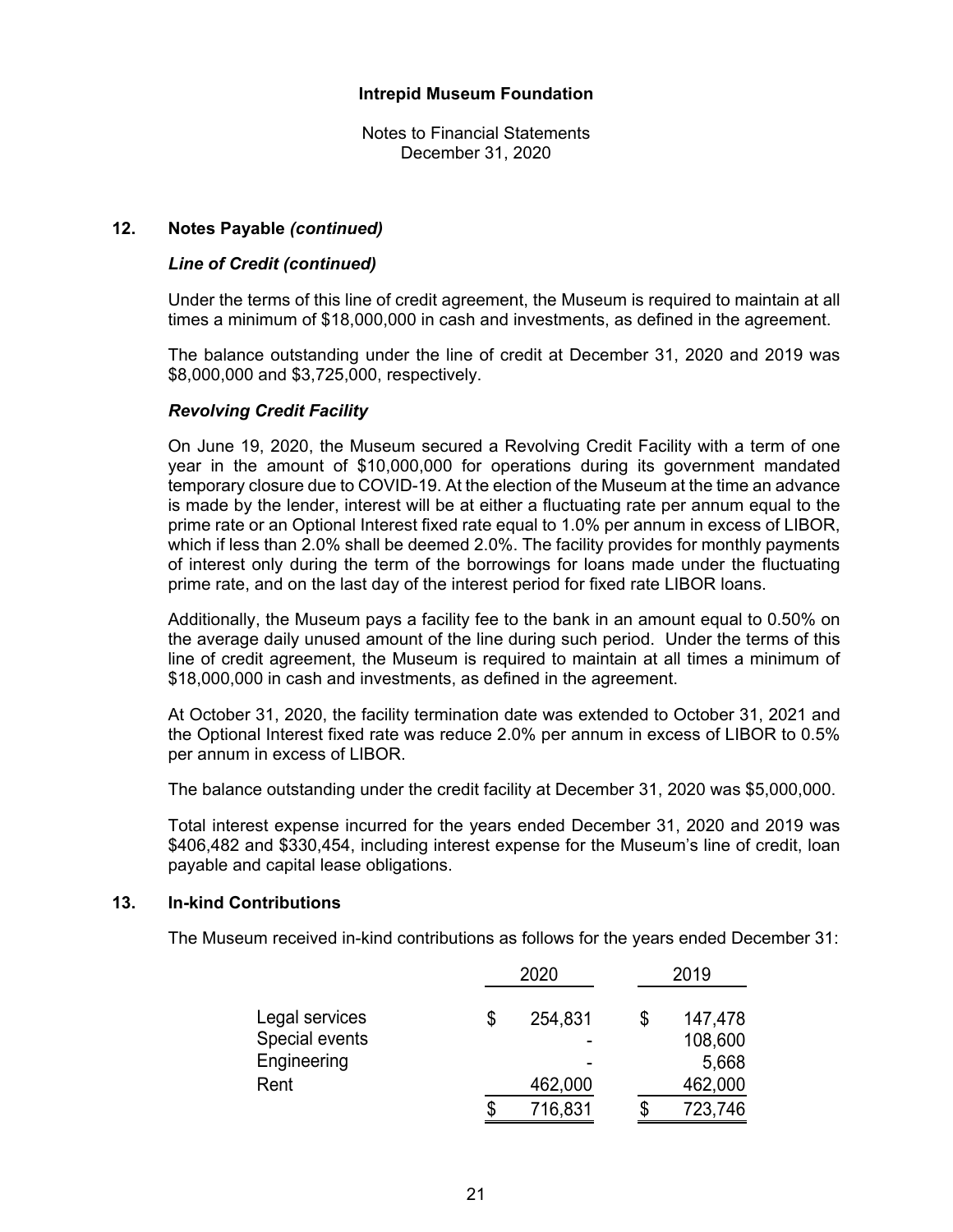# **14. Grant Income**

During the years ended December 31, 2020 and 2019, the Museum was awarded various grants from Federal, New York State and New York City governmental agencies, corporations and private foundations for use in capital projects and for programs and general operational support.

#### **15. Commitment**

*Pier Lease*: The Museum is committed under an operating lease with the City of New York ("NYC") for Pier 86, dated January 1, 1982. The Hudson River Park Act of 1998 established the Hudson River Park Trust (HRPT) and granted it control over certain NYCowned real property and improvements within Hudson River Park, including property and improvements located at Pier 86. The possessory interest was subject to the Intrepid lease. The lease expired on December 31, 2014.

HRPT granted an extension of the lease at the same terms of the expired lease and the parties continue to negotiate renewal terms of the lease. As of December 31, 2020 HRPT and the Museum had completed the negotiations. HRPT undertook its required public action and approval process during the first quarter of 2021.

The lease is to be renewed for a 30-year term, commencing upon final approval in 2021 with a base rent of \$1 per annum and the Museum bearing responsibility for all necessary maintenance and repairs to the pier, including the concrete deck, pier and marine bulkhead structure and piling ("Pier Work").

During the years ended December 31, 2020 and 2019, the Museum recognized a contribution in-kind and the related rent expense of \$462,000, representing the fair value of leasing Pier 86.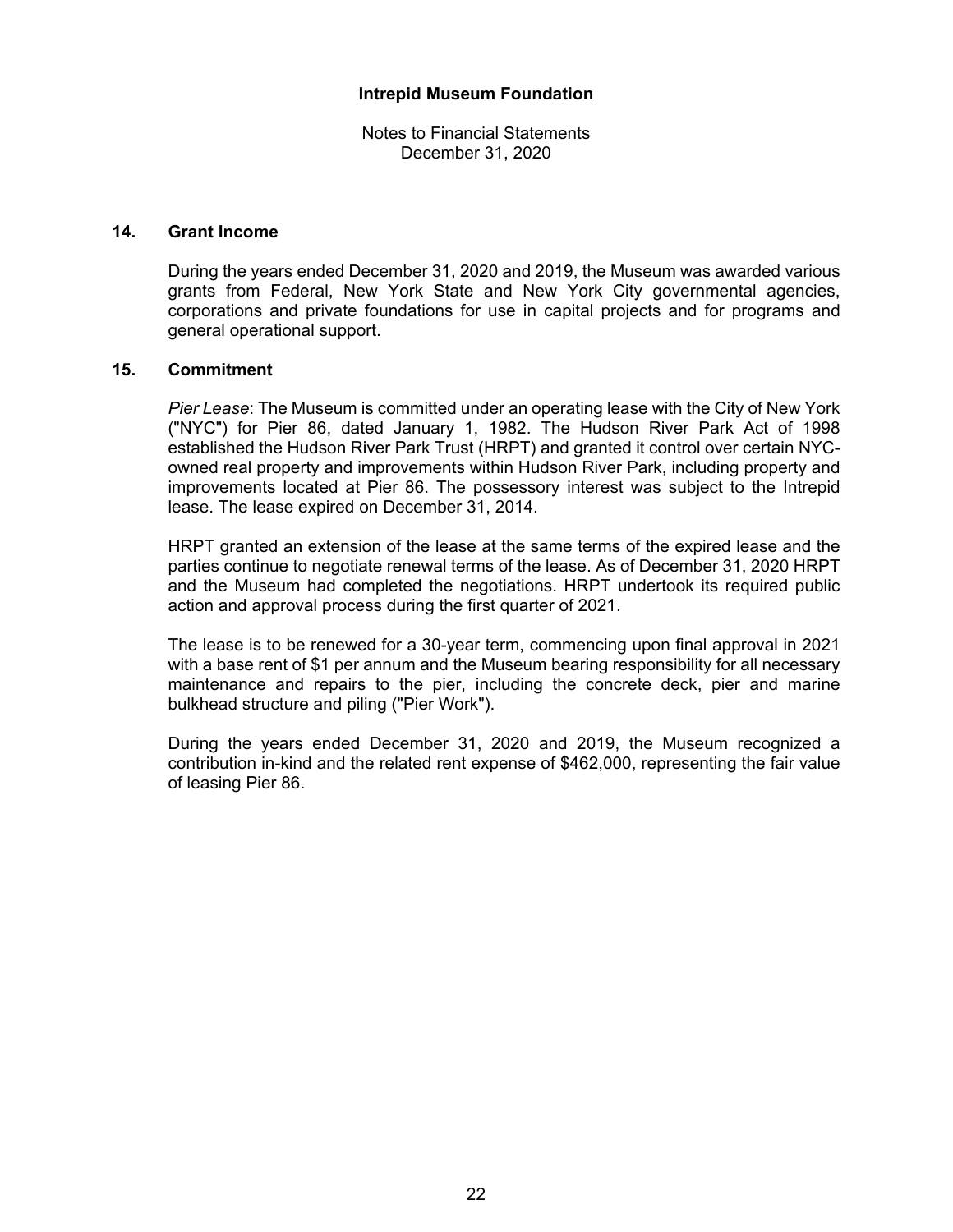# **16. Lease and Sponsorship Agreements**

*Gift Shop:* The Museum entered into an operating lease agreement with a third party company to lease portions of the ground and second floors of the Welcome Center adjacent to the Intrepid and certain space in the Space Shuttle Pavilion effective June 5, 2015. The lease term is for seven years plus a five-year extension term. Under the terms of the lease agreement, the Museum receives an annual minimum rent payment of \$750,000 based on applicable percentage on "Annual Net Gross Sales" (as defined in the agreement), subject to the Museum meeting certain attendance thresholds. Upon execution of the lease agreement, the tenant was also required to make a "buy-out contribution" payment of \$583,334, as defined in the agreement. The payment is included in deferred revenue and is being recognized over the terms of the lease agreement.

Future minimum annual rent income under the lease is as follows for the years ending December 31:

| 2021 | £. | 750,000     |
|------|----|-------------|
| 2022 |    | 312,500     |
|      |    | \$1,062,500 |

*Food Services:* Effective January 1, 2017, the Museum executed a lease agreement with a third party operator to be the exclusive provider of daily food and beverages for a term of ten years. Under the terms of the lease agreement, the Museum receives an annual minimum rent payment of \$500,000 based on applicable percentage on "Annual Net Gross Sales" (as defined in the agreement), subject to the Museum meeting certain attendance thresholds. Upon execution of the lease agreement, the tenant was also required to make a "buy-out contribution" payment of \$1,200,000, as defined in the agreement. The payment is included in deferred revenue and is being recognized over the terms of the lease agreement.

Future minimum annual rent income under the lease is as follows for the years ending December 31:

| 2021       | \$<br>500,000 |
|------------|---------------|
| 2022       | 500,000       |
| 2023       | 500,000       |
| 2024       | 500,000       |
| 2025       | 500,000       |
| Thereafter | 500,000       |
|            | 3,000,000     |

The Museum received rental income related to such agreements for the years ended December 31, 2020 and 2019 of \$240,516 and \$1,649,318.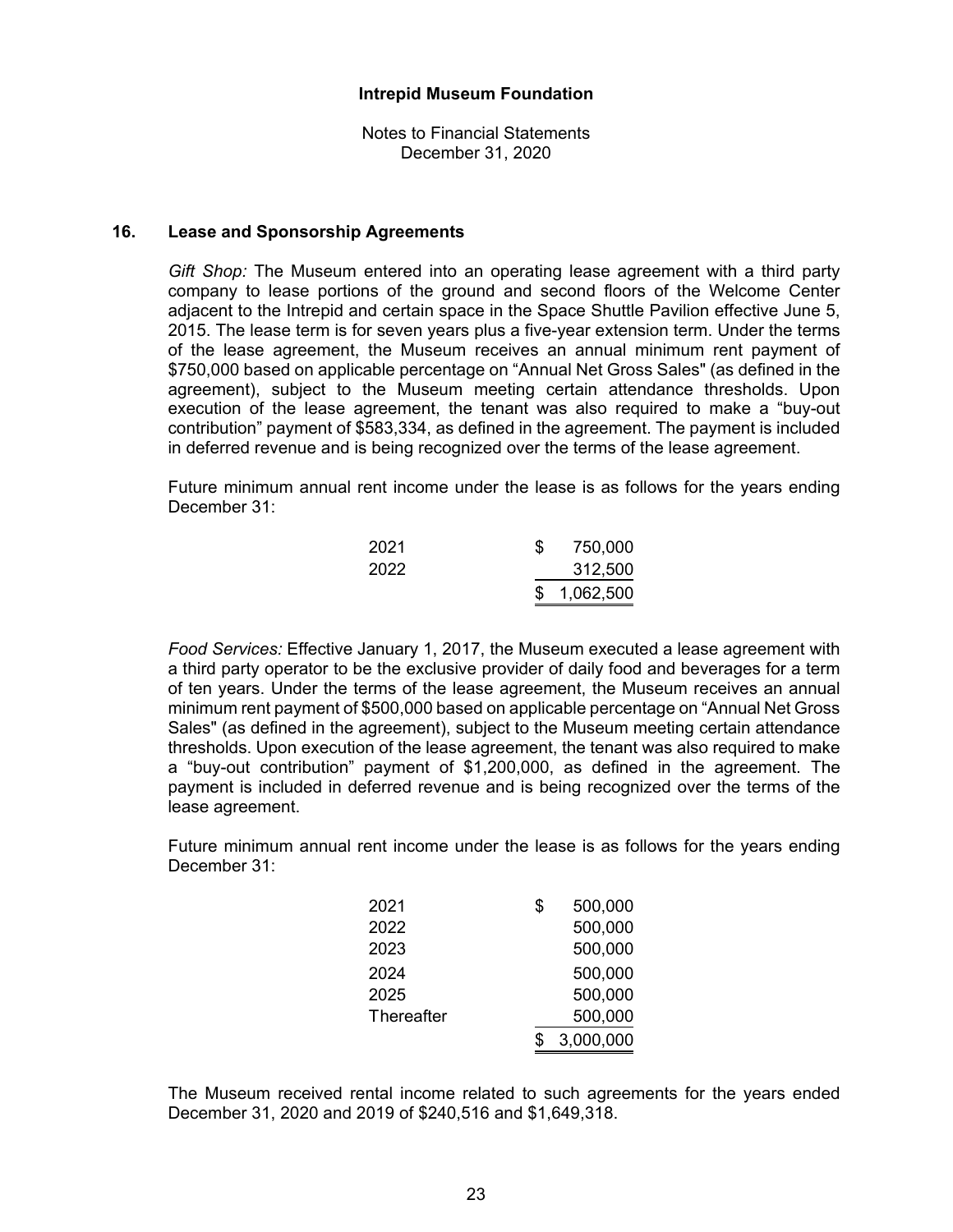#### **16. Lease and Sponsorship Agreements** *(continued)*

The Museum also entered into certain agreements with concessionaires to provide catering services and interactive exhibits. The terms of these agreements call for revenue sharing and commissions and are exclusive. The agreements terminate in 2021 and 2023.

*Sponsorship Agreements:* The Museum entered into certain agreements with corporations that provide for exclusive sponsorship rights for the Museum complex in the amount of \$289,960 and \$626,751 for the years ended December 31, 2020 and 2019.

# **17. Net Assets With Donor Restrictions and Releases from Restrictions**

Net assets with donor restrictions are available for the following purposes at December  $31<sup>°</sup>$ 

|                             | 2020 |            | 2019             |  |
|-----------------------------|------|------------|------------------|--|
| <b>Purpose Restrictions</b> |      |            |                  |  |
| <b>Educational programs</b> | \$   | 293,320    | \$<br>399,024    |  |
| <b>Exhibition programs</b>  |      | 124,940    | 104,940          |  |
| Public programs             |      | 6,500      | 6,500            |  |
| General programs            |      | 100,000    | 150,000          |  |
| Salute to Freedom Gala 2020 |      |            | 50,000           |  |
|                             |      | 524,760    | 710,464          |  |
| <b>Timing Restriction</b>   |      |            |                  |  |
| Earnings on endowment funds |      | 12,371,860 | 9,569,426        |  |
|                             | ደ    | 12,896,620 | \$<br>10,279,890 |  |

Net assets with donor restrictions as of December 31, 2020 and 2019 also include endowment funds, income from which is available principally for general operations (see note 18).

The following amounts were released from net assets with donor restrictions by authorization of the donor and/or the occurrence of the event for which the donor specified such donation was to be used for the years ended December 31:

|                                       |    | 2020    | 2019 |           |  |
|---------------------------------------|----|---------|------|-----------|--|
| <b>Purpose Restrictions Satisfied</b> |    |         |      |           |  |
| <b>Educational programs</b>           | \$ | 451,099 | \$   | 823,061   |  |
| <b>Exhibition programs</b>            |    |         |      | 450,000   |  |
| General programs                      |    | 50,000  |      |           |  |
| Salute to Freedom Gala 2020           |    | 50,000  |      | 25,000    |  |
|                                       | £. | 551,099 | S.   | 1,298,061 |  |
| <b>Timing Restrictions Met</b>        | \$ | 862,982 | \$   | 807,429   |  |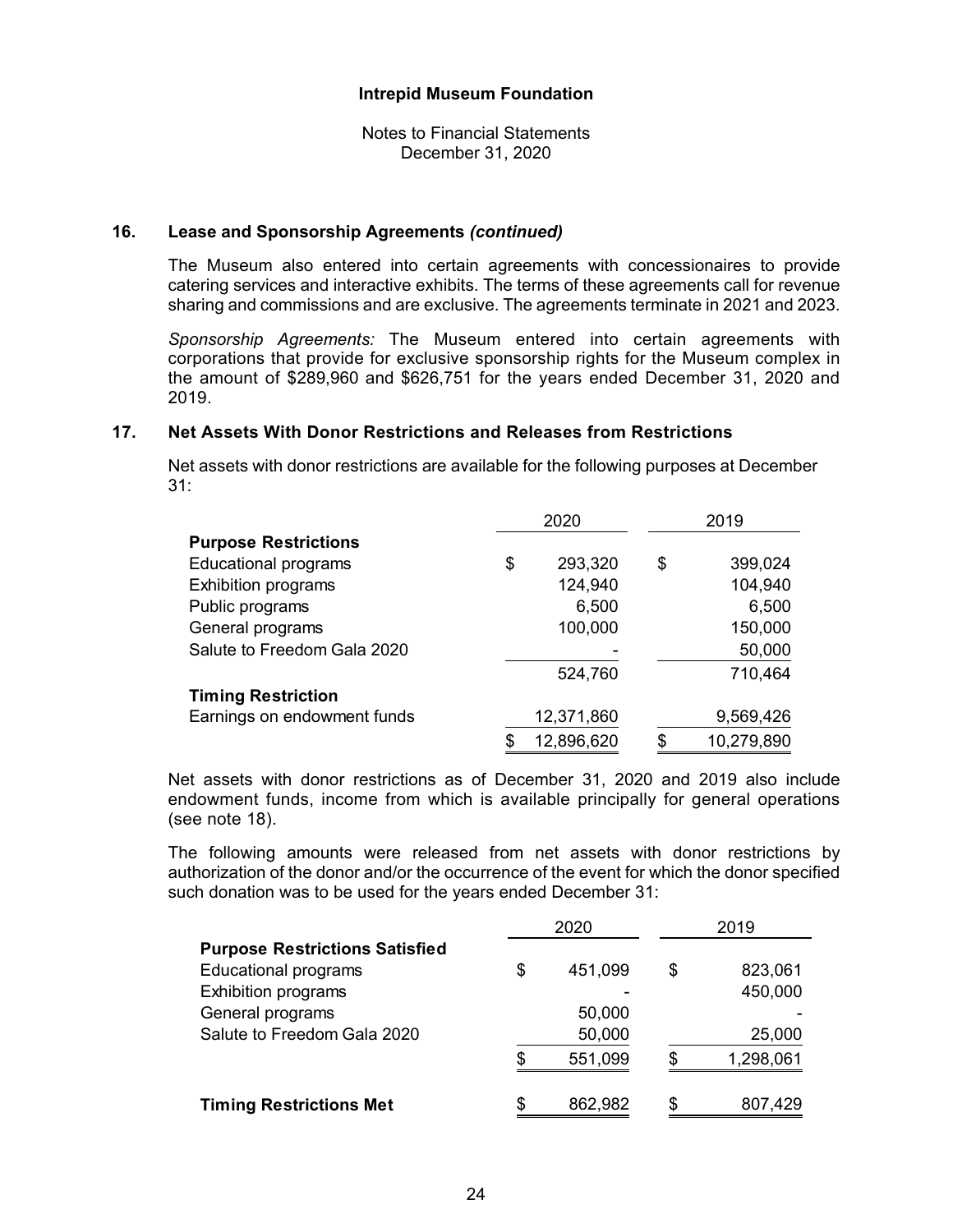# **18. Endowment Fund**

Substantially all investments are held as part of the Museum's endowment fund. The Museum's endowment consists of various individual gifts established by donors primarily to support the mission of the Museum. As required by U.S. GAAP, net assets associated with endowment funds are classified and reported based on the existence or absence of donor-imposed restrictions.

# *Interpretation of Relevant Law*

The Board of the Museum has interpreted the New York Prudent Management of Institutional Funds Act ("NYPMIFA") as requiring the preservation of the value of the original gift as of the gift date of the donor-restricted endowment funds absent explicit donor stipulations to the contrary or in those cases where the law allows appropriation for spending of the original gift amounts.

As a result of this interpretation, the Board classifies as net assets with donor restrictions that are held as endowment (a) the original value of the gifts donated to the endowment, (b) the original value of subsequent gifts to the endowment, and (c) accumulations of investment returns to the endowment made in accordance with the direction of the applicable donor gift instrument at the time the accumulation is added to the fund. The remaining portion of the donor-restricted endowment fund that is not retained in perpetuity is subject to appropriation for expenditure by the Board in a manner consistent with the standard of prudence prescribed by NYPMIFA.

#### *Return Objective and Risk Parameters*

Endowment assets consist of funds that the Museum must hold in perpetuity as well as accumulated earnings not yet appropriated. There are no donor restrictions on the accumulated earnings.

The Museum's investment policy, as approved by the Board in January 2013, utilizes a total return investment approach. Endowment assets are invested in a number of different asset classes and investment strategies to diversify investments and provide a balance that will enhance the long-term total return of the overall investment portfolio while avoiding undue risk or concentration in any single asset class or investment. Target allocation percentages and operating ranges are established for various asset classes. Performance is measured against various composite benchmark indices reflecting target asset allocation.

State law allows the Board to appropriate as much of net appreciation as is prudent considering the Museum's long and short-term needs, present and anticipated financial requirements, expected total return on its investments, price level trends and general economic conditions.

Under the Museum's spending policy, up to 5% of the average fair value of the investments at the end of the prior three calendar years (Note 6) is available for operations. The amount approved for operations during the years ended December 31, 2020 and 2019 was \$862,982 (3%) and \$807,429 (3%).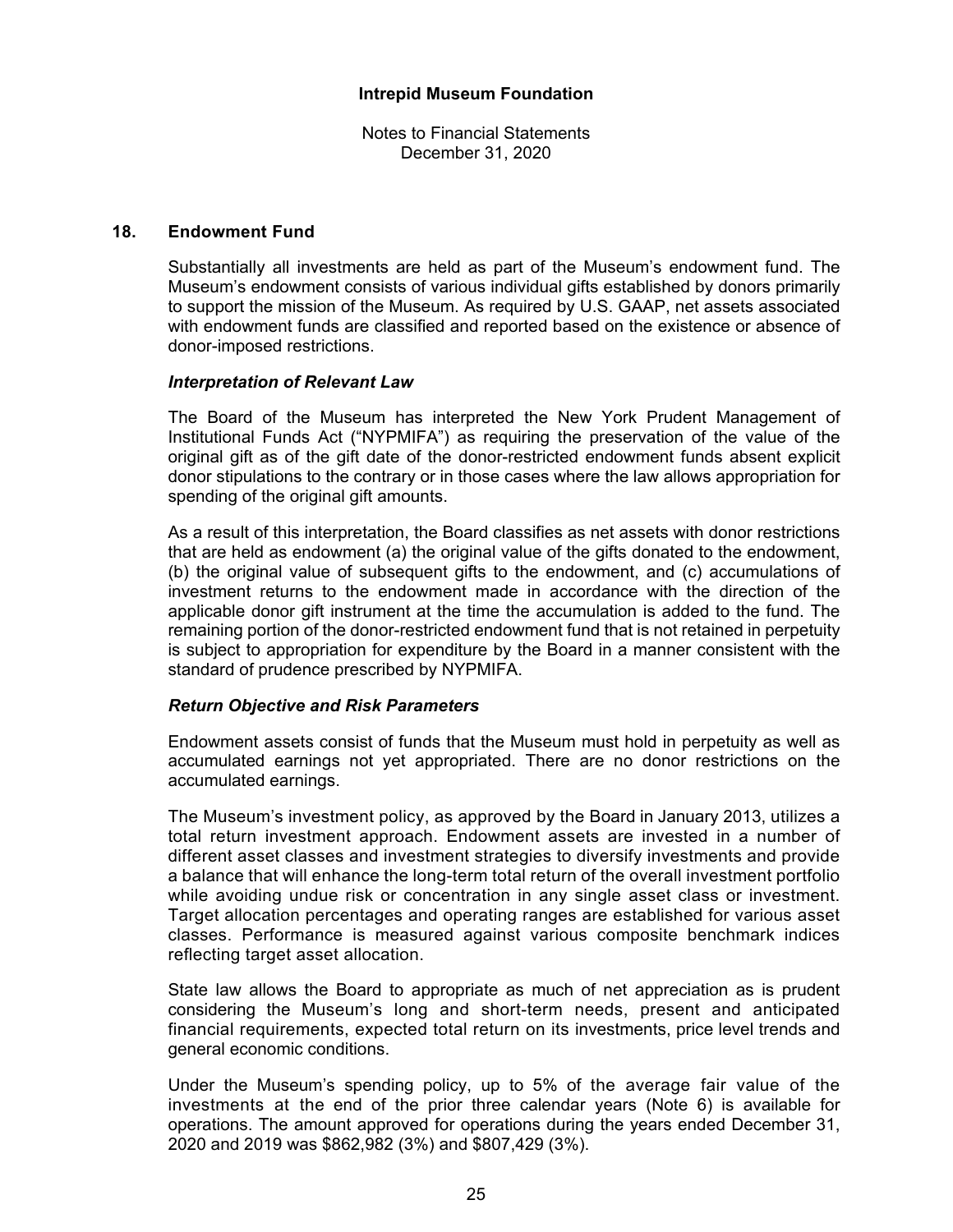# **18. Endowment Fund** *(continued)*

The following is a reconciliation of the investment activity in the donor restricted funds for the year ended December 31:

|                            | <b>With Donor Restrictions</b> |            |    |               |   |            |
|----------------------------|--------------------------------|------------|----|---------------|---|------------|
|                            | Accumulated                    |            |    | Perpetual in  |   |            |
|                            |                                | Earnings   |    | <b>Nature</b> |   | Total      |
| Balance, December 31, 2018 | \$                             | 5,501,667  | \$ | 21,166,519    | S | 26,668,186 |
| Contributions              |                                |            |    | 600,000       |   | 600,000    |
| Spend rate appropriation   |                                | (807, 429) |    |               |   | (807, 429) |
| Investment return          |                                | 4,875,188  |    |               |   | 4,875,188  |
| Balance, December 31, 2019 |                                | 9,569,426  |    | 21,766,519    |   | 31,335,945 |
| Spend rate appropriation   |                                | (862,982)  |    |               |   | (862, 982) |
| Investment return          |                                | 3,665,416  |    |               |   | 3,665,416  |
| Balance, December 31, 2020 |                                | 12,371,860 |    | 21,766,519    |   | 34,138,379 |

# **19. Qualified Retirement Savings Plan**

The Museum sponsors a retirement savings plan under Section 403(b) of the IRC. The plan allows for all eligible, participating employees to elect to defer salary on a pre-tax basis and invest such amounts in a wide array of mutual funds managed by an independent, unrelated investment manager. The Museum made a discretionary contribution to the plan in the amount \$136,627 and \$139,644 for the years ended December 31, 2020 and 2019.

# **20. Risk and Uncertainties**

The Museum invests in various investment securities. Investment securities are exposed to various risks such as interest rate, market, and credit risks. Due to the level of risk associated with certain investment securities, it is at least reasonably possible that changes in the values of investment securities will occur in the near term and that such change could materially affect the amounts reported in the statement of financial position.

#### **21. Litigation**

From time to time the Museum is a party to litigation matters that have arisen in the normal course of operations, including complaints alleging personal injuries which were sustained by visitors to the Museum, and employment practice complaints filed by current and former employees. In management's opinion, the ultimate liability for these claims will not be in excess of the Museum's insurance coverage. Accordingly, the Museum's cost will be limited to its insurance deductible or retainage for each occurrence.